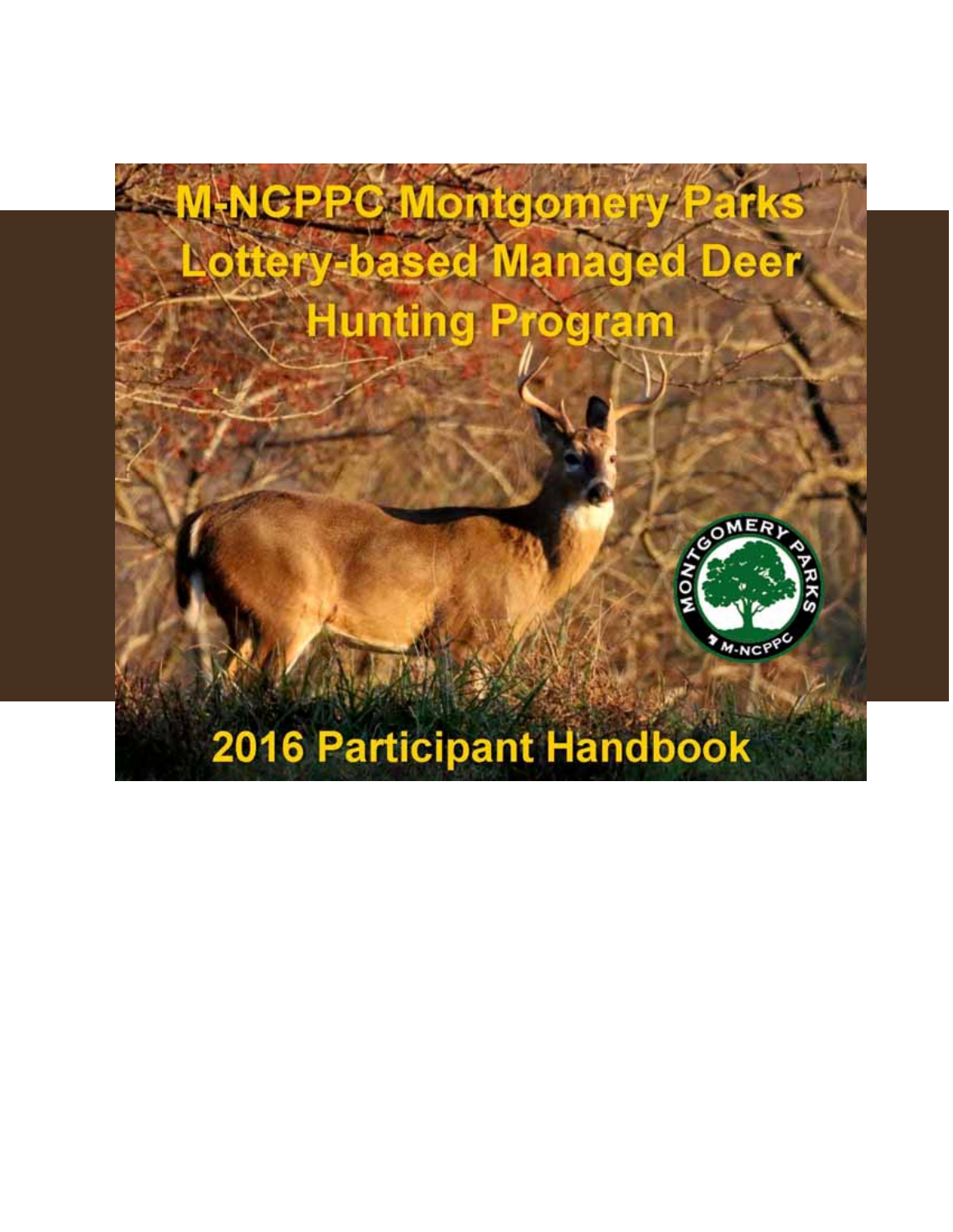## Document Description

#### Title

M‐NCPPC Montgomery Parks Lottery‐Based Managed Deer Hunting Program 2016‐17 Participant Handbook

#### Author

M‐NCPPC Montgomery Parks | MontgomeryParks.org Park Planning and Stewardship Division, Natural Resources Stewardship Section | ParksDeerManagement.org

#### Date: September 2016

#### Agency

Maryland‐National Capital Park & Planning Commission (M‐NCPPC)

#### Number of pages:

28 pages, including cover pages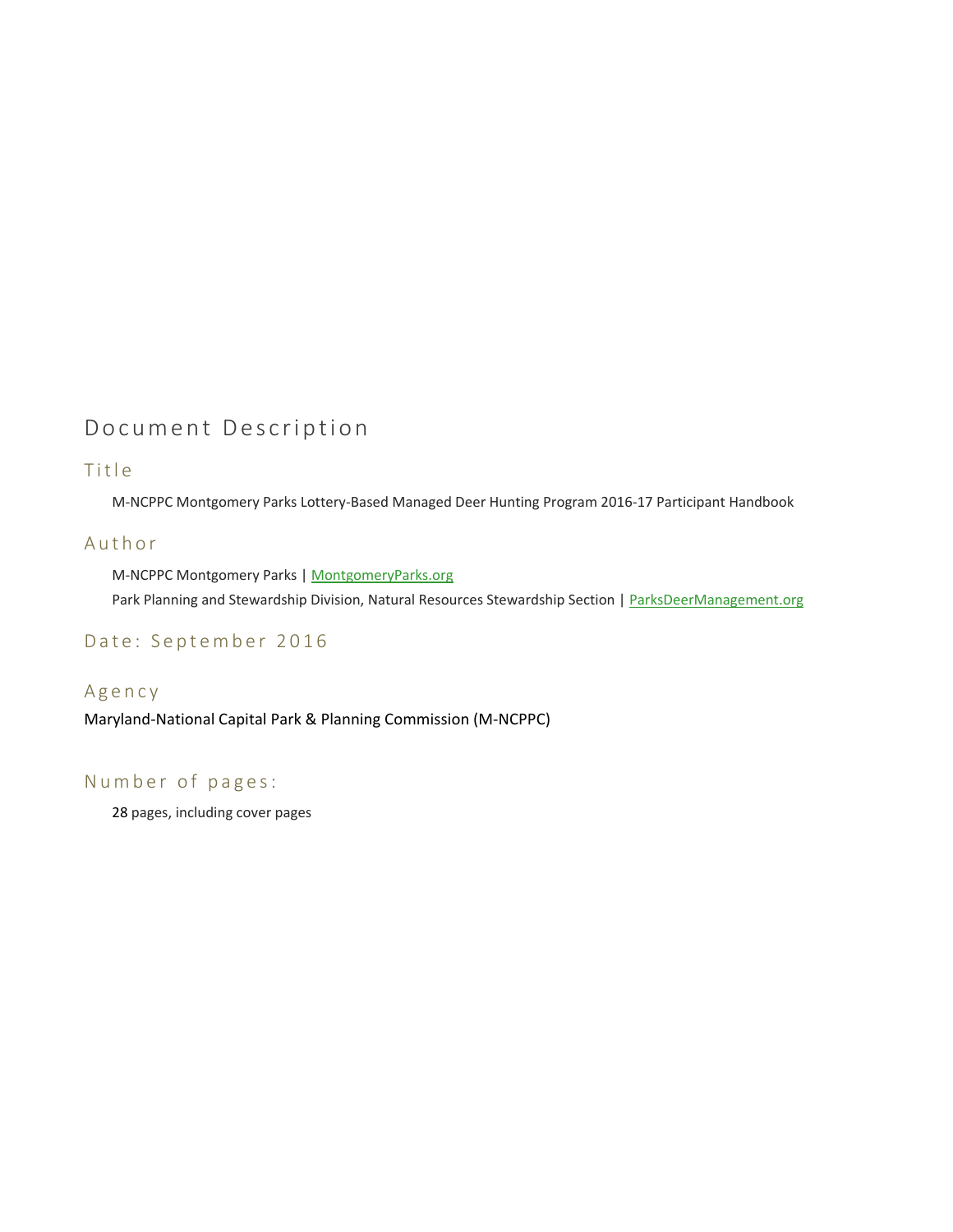## **TABLE OF CONTENTS**

| Montgomery County Deer Management and the Inception of the Managed Deer Hunting Program  4 |  |
|--------------------------------------------------------------------------------------------|--|
|                                                                                            |  |
|                                                                                            |  |
|                                                                                            |  |
|                                                                                            |  |
|                                                                                            |  |
|                                                                                            |  |
|                                                                                            |  |
|                                                                                            |  |
|                                                                                            |  |
|                                                                                            |  |
|                                                                                            |  |
|                                                                                            |  |
|                                                                                            |  |
|                                                                                            |  |
|                                                                                            |  |
|                                                                                            |  |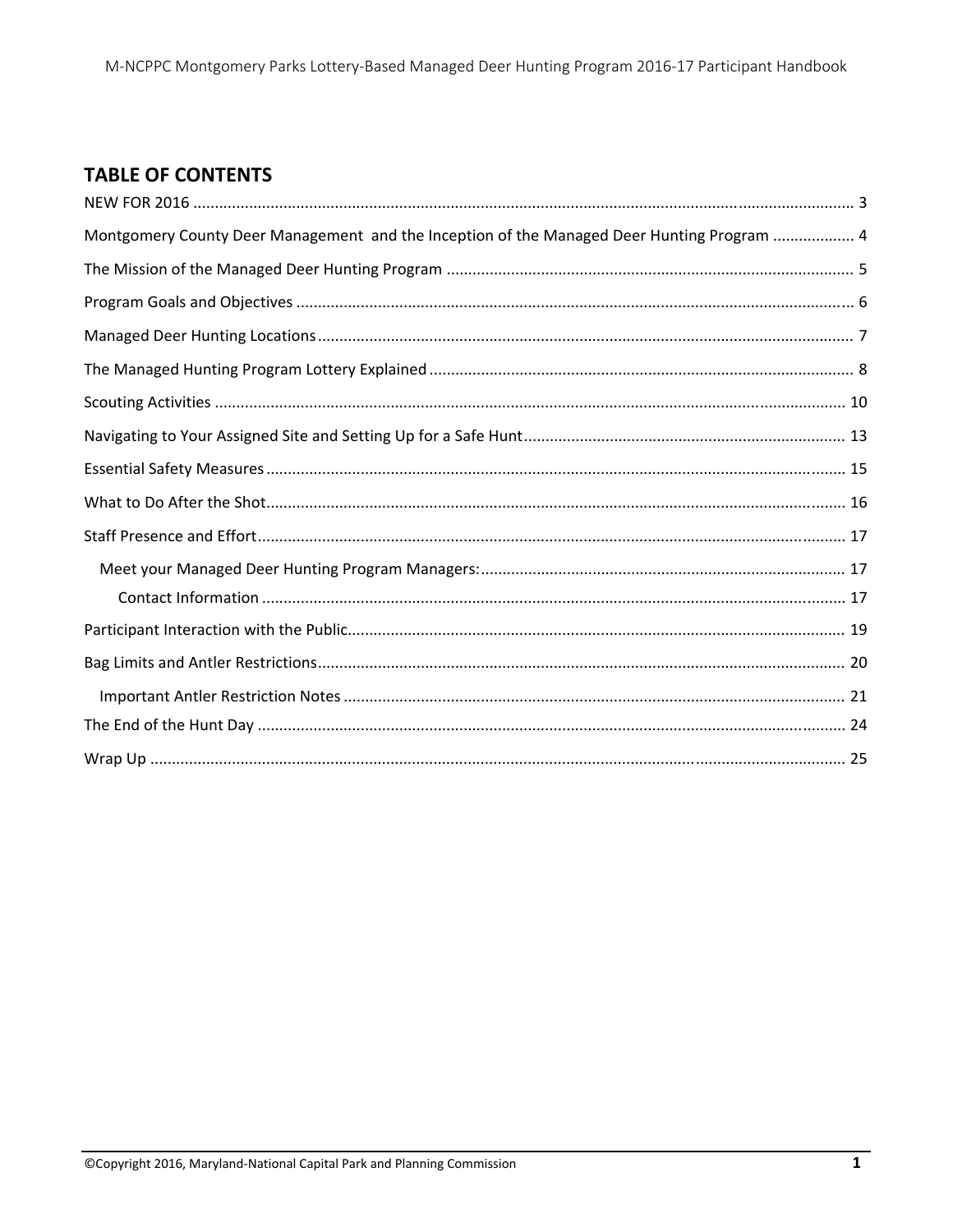## **FIGURES**

| Figure 10 - Additional photos of mature antlered deer taken recently in Montgomery Parks  22 |  |
|----------------------------------------------------------------------------------------------|--|
|                                                                                              |  |
|                                                                                              |  |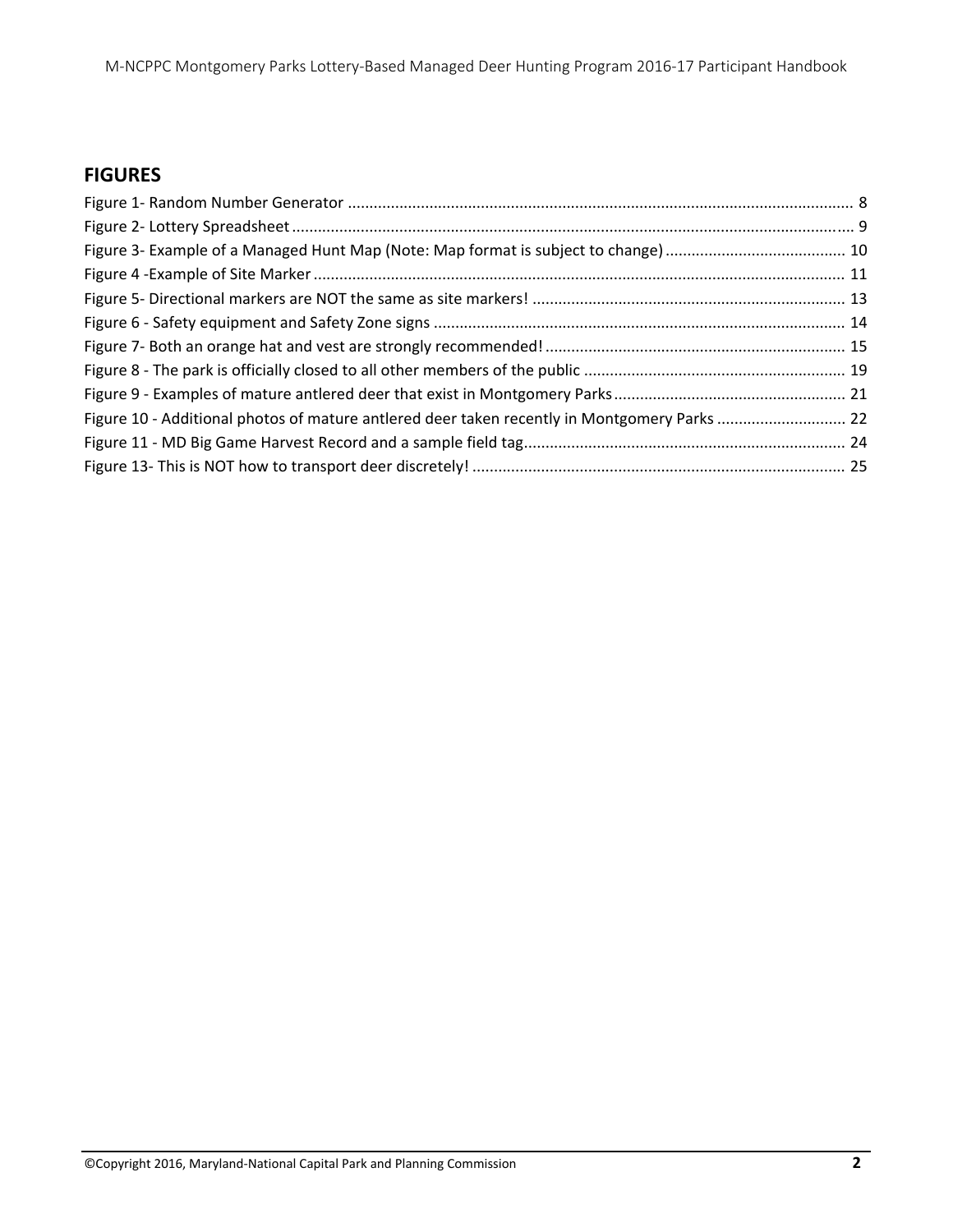## **NEW FOR 2016**

- **David Petersen** is now the primary manager and contact point for the program. **Teddy Fisher** is now the assistant manager and contact point.
- Participants who are drawn for a buck lottery tag on the morning of their hunt may harvest an antlered deer of their choice. This means that the antler restriction is removed. However, hunters are encouraged to follow the antler restriction parameters voluntarily.
- Smoking is now prohibited on all park property, indoors and outdoors. E-cigarettes and other nonlighted tobacco products are still permitted.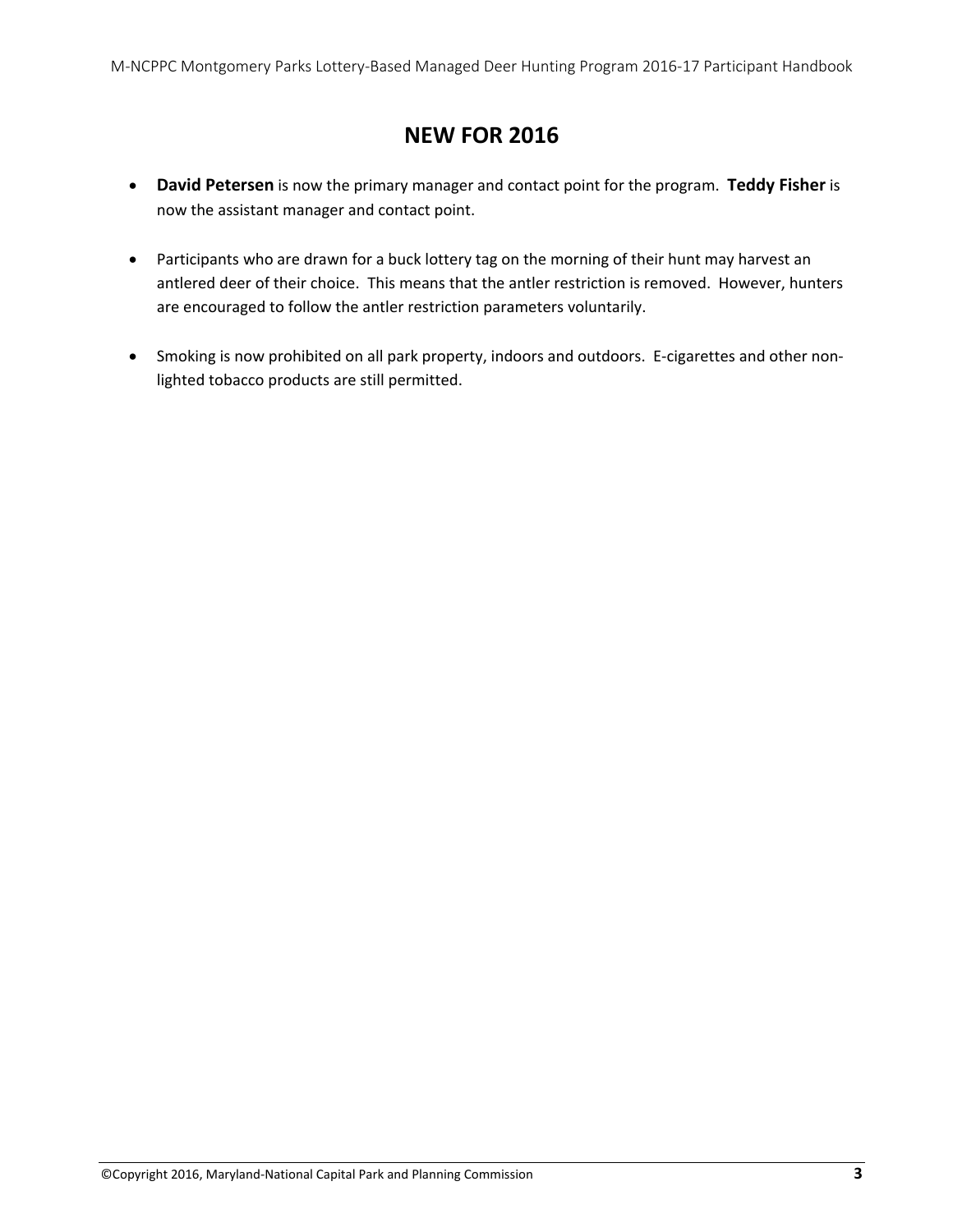# **Montgomery County Deer Management and the Inception of the Managed Deer Hunting Program**

In 1993, responding to citizen's concerns about deer‐related problems, the Montgomery County Council established a Citizen Task Force to Study White-tailed Deer Management. As a result of this group's recommendations, the Montgomery County Deer Management Work Group (DMWG) was established to develop a deer management plan for the County and oversee the implementation of a countywide deer management program.

The DMWG is a multi-agency committee working together to address concerns surrounding deer population issues within Montgomery County. The goal of the plan is to



*"Reduce human‐deer conflicts to a level that is compatible with human priorities and land uses."*

At the recommendation of the DMWG, in response to the concerns of the citizens of Montgomery County, and the stakeholders they represent, managed deer hunting was implemented in the winter of 1996‐1997, at **Little Bennett Regional Park in Clarksburg (LBRP)** and the Agricultural History Farm Park in Derwood.

Since that time, managed hunting has ceased at the Agricultural History Farm Park, due to new development and proximity to housing, but the program has expanded to include:

- **Rachel Carson Conservation Park in Olney (RCCP)** ‐ implemented in 2001
- **Blockhouse Point Conservation Park in Darnestown (BPCP)** implemented in 2002
- **North Germantown Greenway/Great Seneca Stream Valley Park in Goshen/Gaithersburg (NGG/GSSVP)** ‐ implemented in 2005

Managed hunting has been conducted annually since its inception in '96‐'97 and has proven successful as a comprehensive means for reducing and maintaining the deer populations. To date, 5,513 deer have been safely harvested by managed hunt participants across the five park locations, and this program remains vital to the success of the Montgomery Parks' Managed Deer Population Management.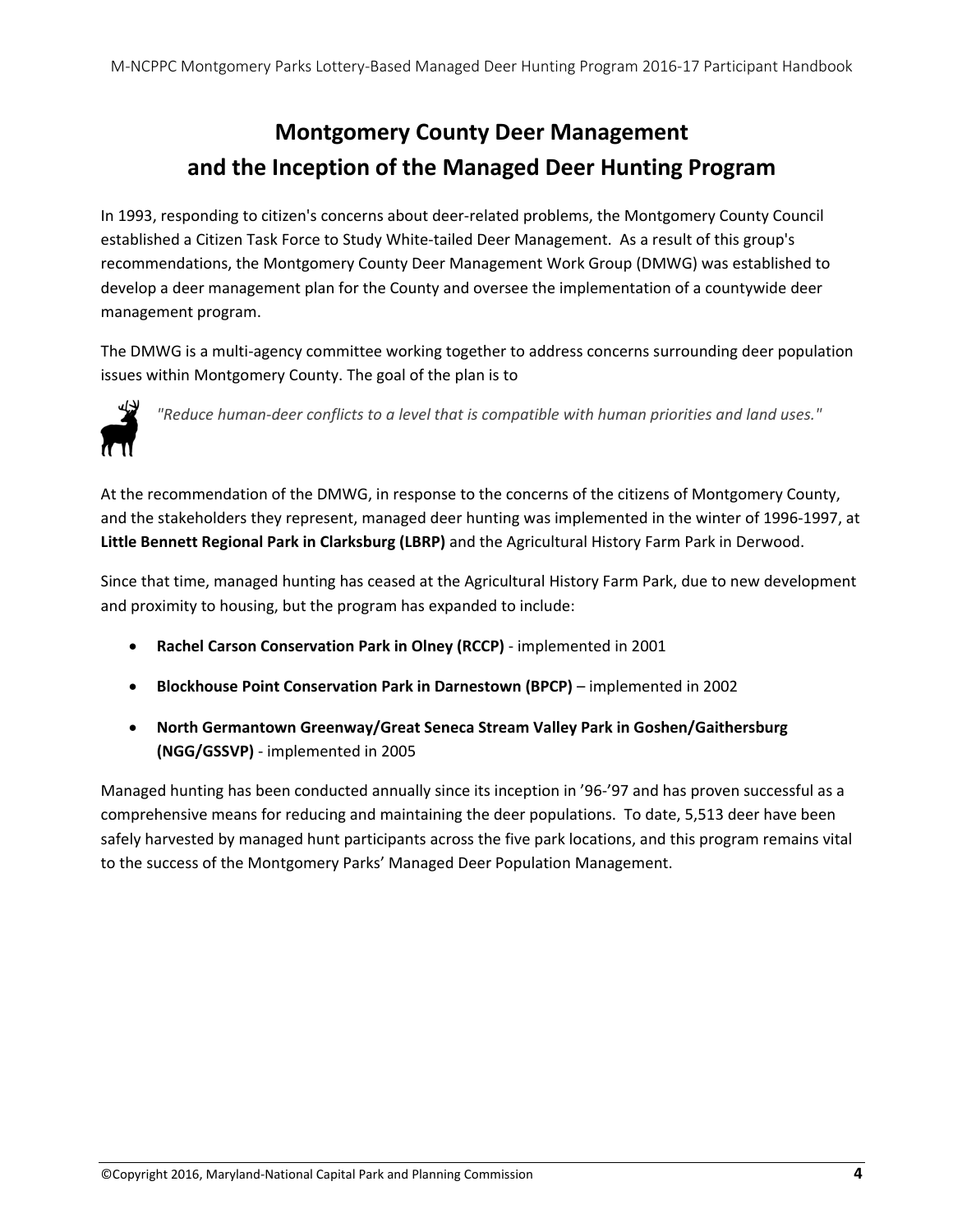## **The Mission of the Managed Deer Hunting Program**

#### The mission of the Managed Deer Hunting Program is:



*"To utilize carefully selected hunters to safely reduce and/or maintain deer populations on select parklands, in an effort to alleviate damage to natural ecosystems and reduce human‐deer conflicts to a level that is compatible with human priorities and land uses."*

Safety is our number one priority for this program, and is stressed in all facets of operations from the pre‐ screening hunter selection process through implementation in the field. Participant disregard or negligence of any safety element in this program will not be tolerated. Offenders will be removed from the program and, if deemed appropriate, will be subject to prosecution.

Participants can best further the mission of the Managed Deer Hunting Program by:

- Acting selflessly and responsibly
- Being reliable and arriving on time
- Following all rules and regulations meticulously and demonstrating willingness to safely harvest/remove multiple antlerless deer when the opportunity presents itself

Staying practiced and proficient with his/her firearm and other equipment as well as with target identification and shot selection (i.e. identifying antlered deer vs. antlerless deer, identifying ranges, etc.)



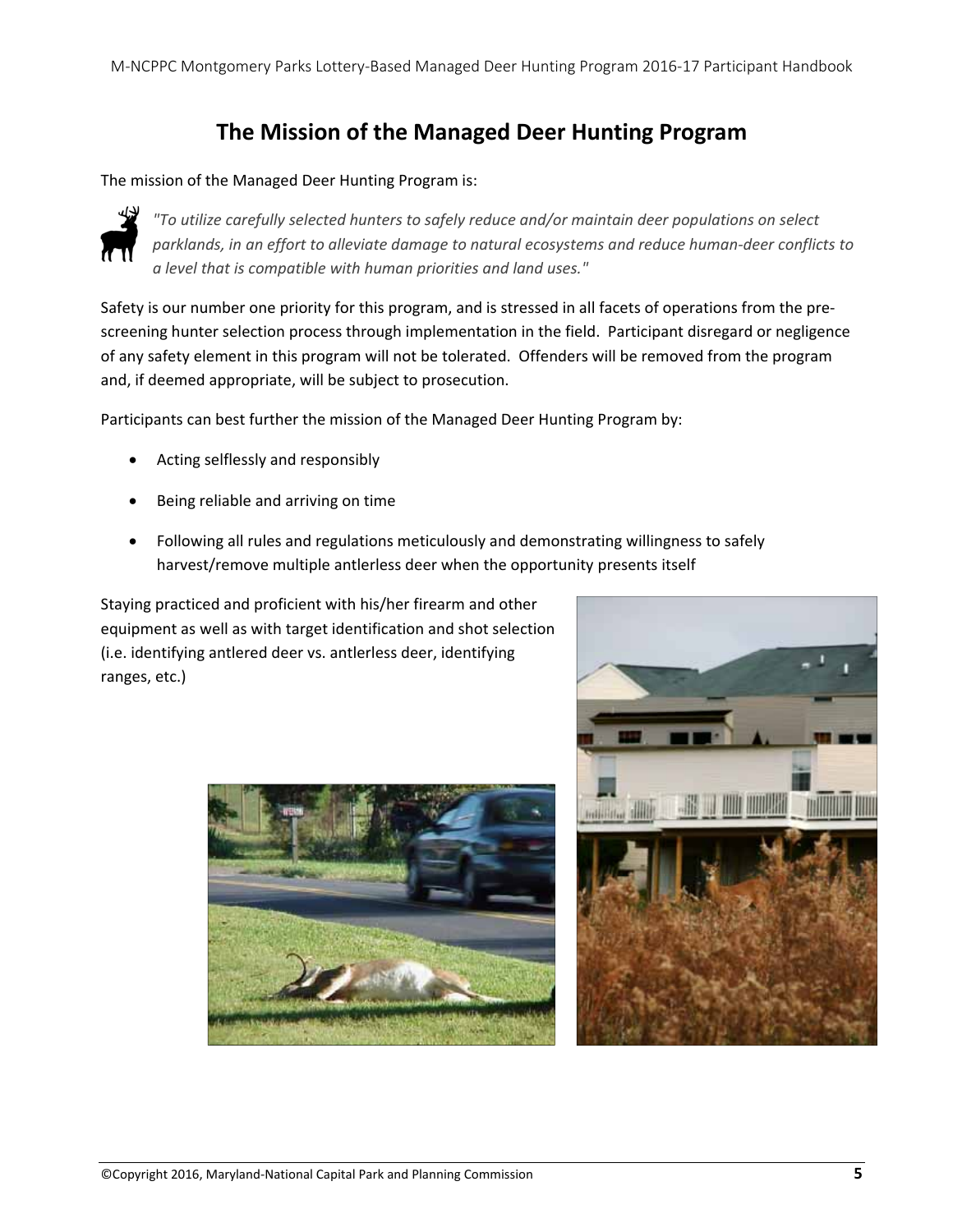## **Program Goals and Objectives**

While we hope to provide an enjoyable hunting experience, this program is **NOT** a recreational program. Simply stated, this is a "management program." Recreation may come as a by‐product of this program, but it is not a priority, and will not be treated as such by Wildlife Ecology Staff.

The goals and objectives of the Managed Deer Hunting Program are:

- To **SAFELY** reduce over‐populations of deer in select parks
- To maintain sustainable populations of deer in parks where population reductions have been successful, thereby reducing ecological, social and economic impacts caused by deer
- To balance white‐tailed deer with their available natural habitat, thereby allowing them to fulfill their role within the environment

With these goals in mind, the hierarchy of priorities for this program can be summarized as follows:



*(*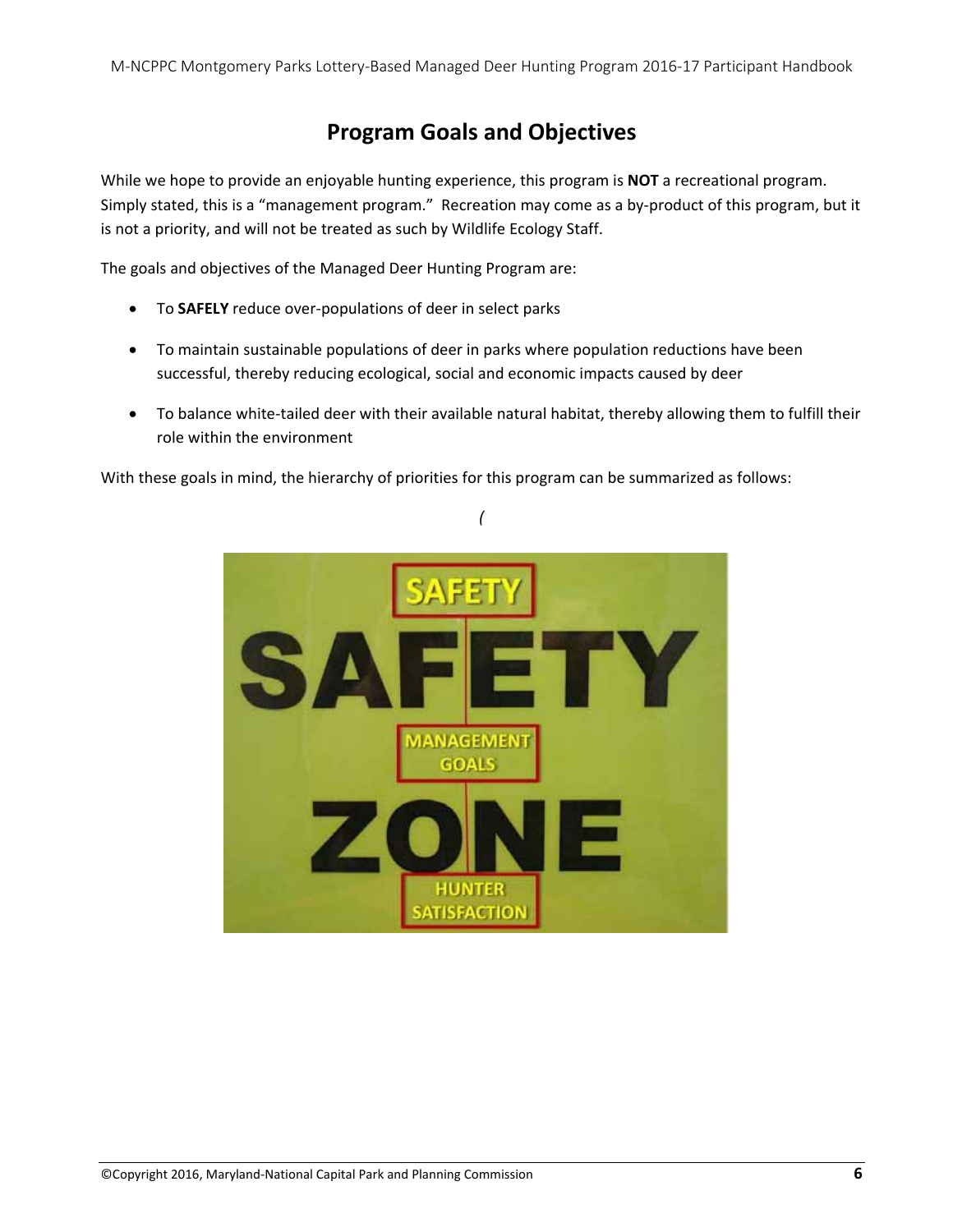### **Managed Deer Hunting Locations**

- Blockhouse Point Conservation Park (BPCP) Darnestown
- Little Bennett Regional Park (LBRP)– Clarksburg
- North Germantown Greenway/Great Seneca Stream Valley Park (NGG/GSSVP) Goshen/Gaithersburg

M-NCPPC, Department of Parks, Montgomery County

Rachel Carson Conservation Park (RCCP) – Olney



For more information, see http://www.parksdeermanagement.org and click the link to access the password protected page (Approved Managed Hunt Participant Log‐In) containing maps and other information for approved Managed Deer Hunting Program participants.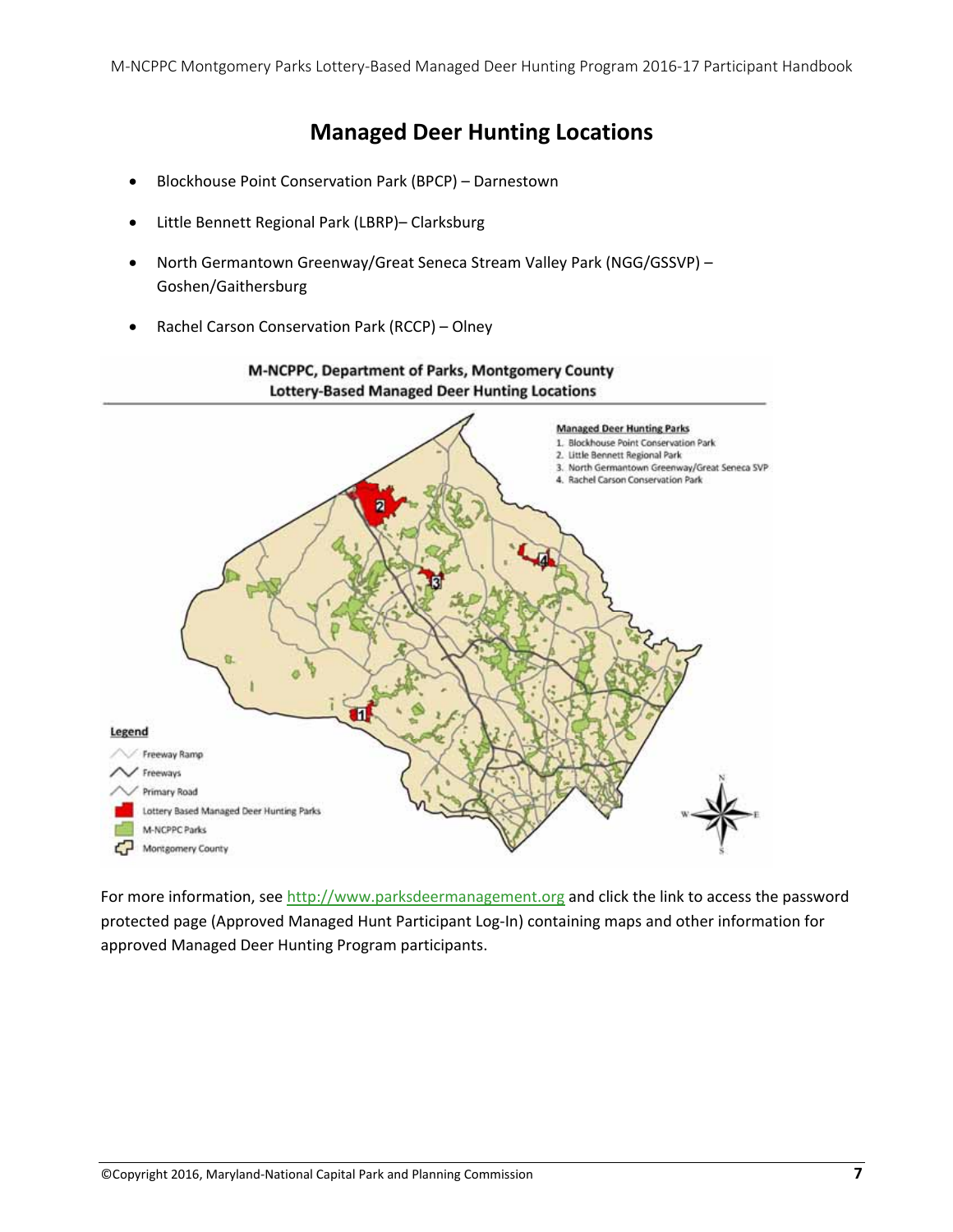## **The Managed Hunting Program Lottery Explained**

The **Managed Hunting Program Lottery** is intended to provide a fair system for the selection of hunting participants based on a drawing of random numbers annually. All four parks currently under this program are drawn separately**.** Each applicant or applicant group may choose for which park(s) they wish to apply. Each participant/group may only be selected for one date at each location for a total of 4 possible selections per year, unless the number of available opportunities at a given location exceeds the number of applicants for that location *(exceptions may apply based on specific circumstances, most notably, volunteer service hours)*.



**NOTE***: Participants who are interested in deer management volunteer work may request information by emailing* mcp‐deermanagement@montgomeryparks.org*.*

In the spring of 2009, a survey was sent to existing participants. This survey included questions regarding the Managed Hunting Program Lottery, and participant attitudes and perceptions of the Lottery System. While the system is fair, based on your responses, we recognized that perhaps it could be improved to better satisfy the participants as a whole. As such, effective fall 2009; a preference point system was instituted to increase the probability of selection for participants who may not have been selected in previous seasons. It should be noted, however, that this change does not guarantee selection. This is still a random system, and results are based on computer generated random number lists.

The nuts and bolts of the Lottery:

- Applications are numbered in the order by which they are received.
- Group applications are assigned one application number (assuring fair chance for selection for individual applicants).



**NOTE***: There is neither advantage nor disadvantage to applying as a group.* 

 If preference points have been earned (i.e. an applicant or applicant group was not selected the previous year), then the applicant or applicant group will be assigned an additional application number for each consecutive prior year not



*Figure 1‐ Random Number Generator*

selected, thereby increasing the odds of being drawn.



**NOTE***: If any member of an applicant group has been replaced by another applicant, that group forfeits any and all earned preference points. If group members are deleted but not replaced, the group may retain any and all preference points.*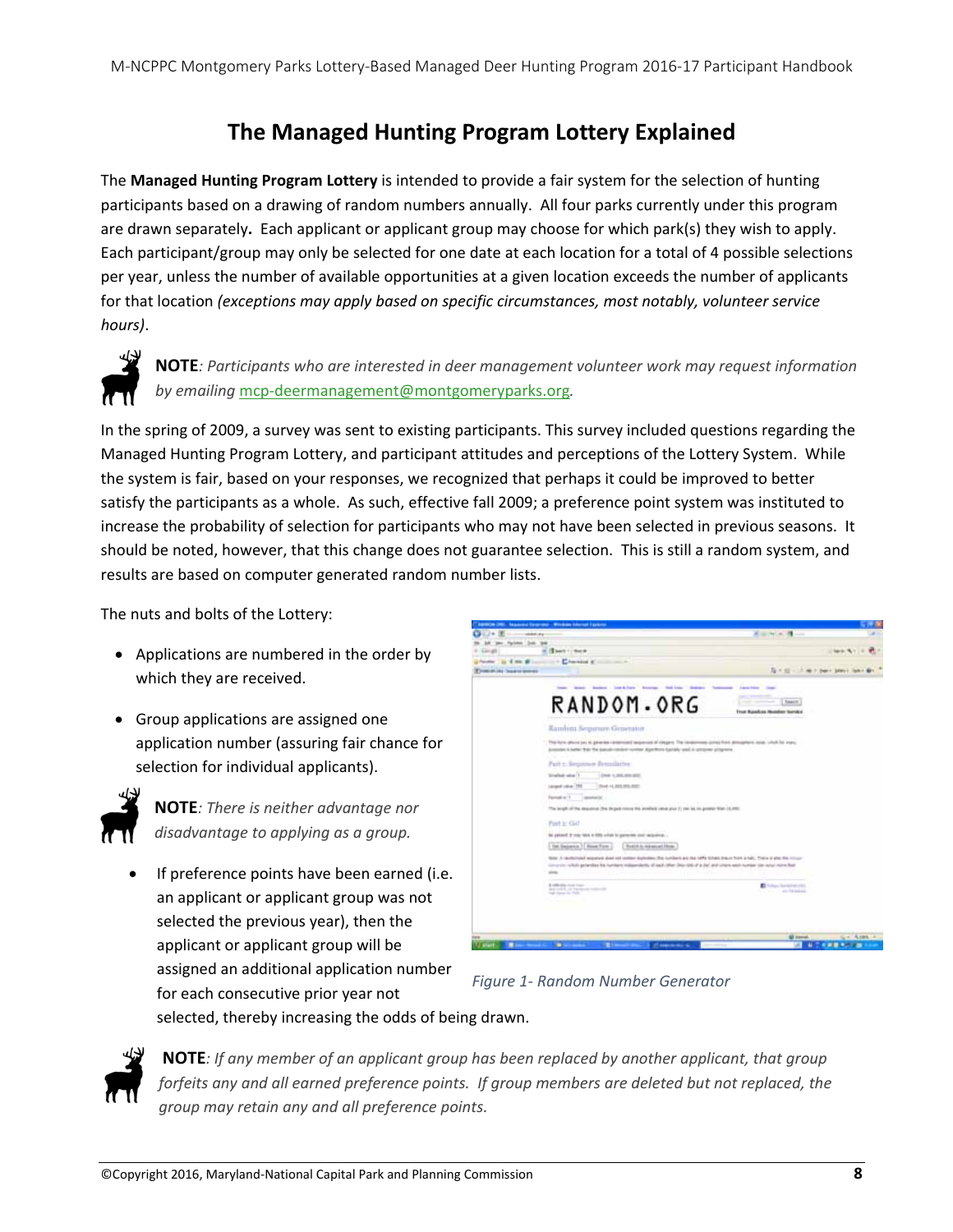- Applicant numbers are drawn at random using a random number generator (https://www.random.org/).
- Site assignments are made based on the following priorities:
	- Considerations are made for participants with disabilities or health concerns.
	- <sup>n</sup> Considerations are made for group parking

There are random assignments for the remainder of sites.

Some additional considerations:



*Figure 2‐ Lottery Spreadsheet*

- Staff makes every reasonable effort to assure a fair system for all program participants.
- Sites are selected based on safety implications, deer habitat use, movement patterns, population density surveys and history of success, etc.
- Not every participant will have a successful hunting experience on a given day. Please do not blame and/or harass staff for lack of success. After all, this is hunting!
- If you feel a complaint is warranted or necessary, please contact David by phone or email subsequent to your hunt date (exception: if you have reason to believe that the safety of you, other participants or staff has been compromised, please speak with David directly on the day of the hunt).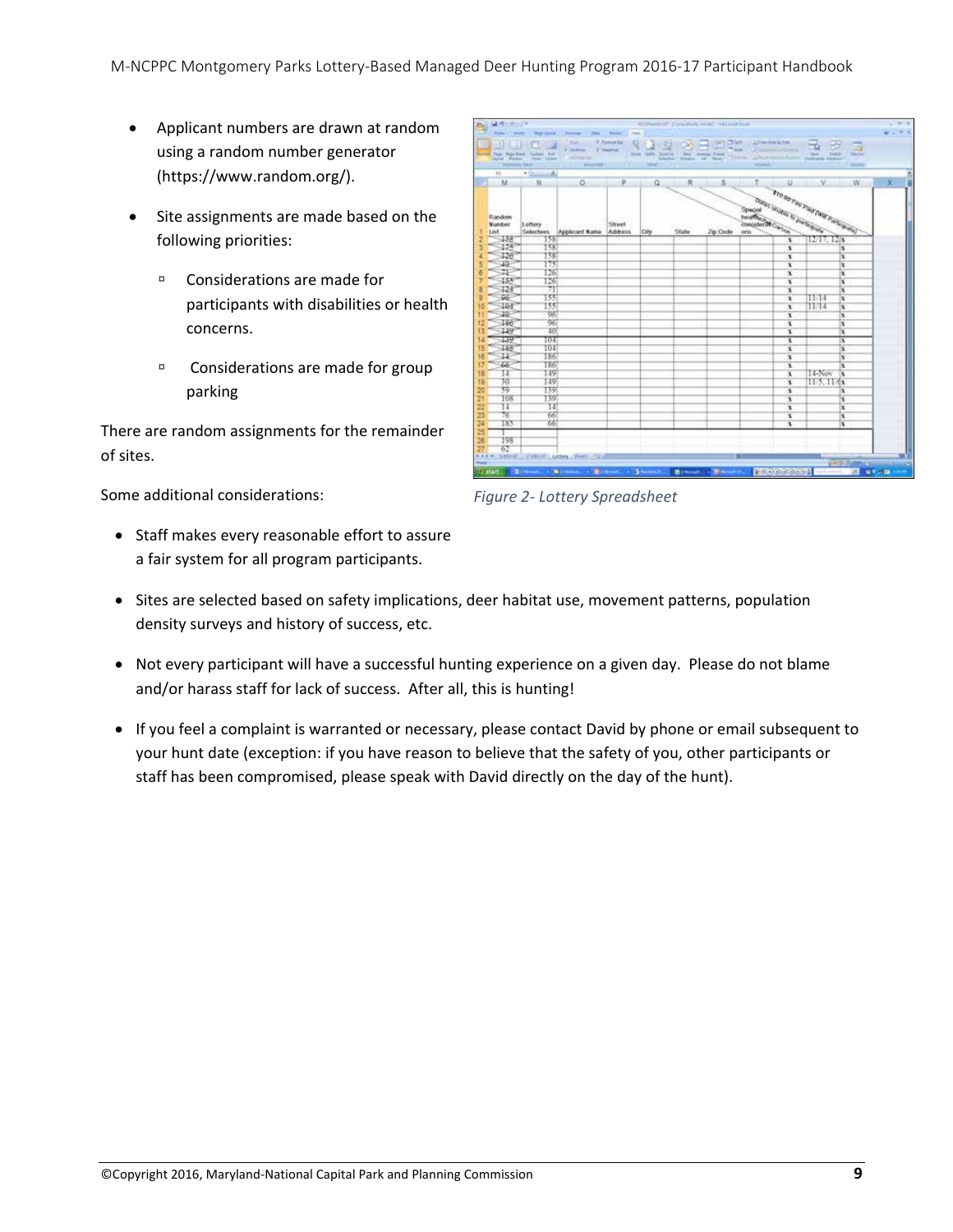## **Scouting Activities**

Scouting is permitted and is intended to prepare participants for the morning of the hunt in an effort to increase efficiency and allow for a smooth beginning to each hunt day. However, certain locations may best be scouted or may be scouted *only,* on the dates specified in the selection materials. Go to the (Approved Managed Hunt Participant Log-In) at http://www.parksdeermanagement.org, to access these materials, as well as other information and maps, etc. While Montgomery Parks are open to the public every day from sunrise until sunset, any access not typically open to the public, will be open to managed hunt participants on pre‐selected Scout Dates, **only**!



NOTE: There may be select sites for which scouting is not permitted. This is due to type of access, or potential disturbance to the community, etc. However, if you are not yet familiar with how to get to the park and/or the Check-In/Check-Out location, you may wish to travel to the park for that purpose.



*Figure 3‐ Example of a Managed Hunt Map (Note: Map format is subject to change)*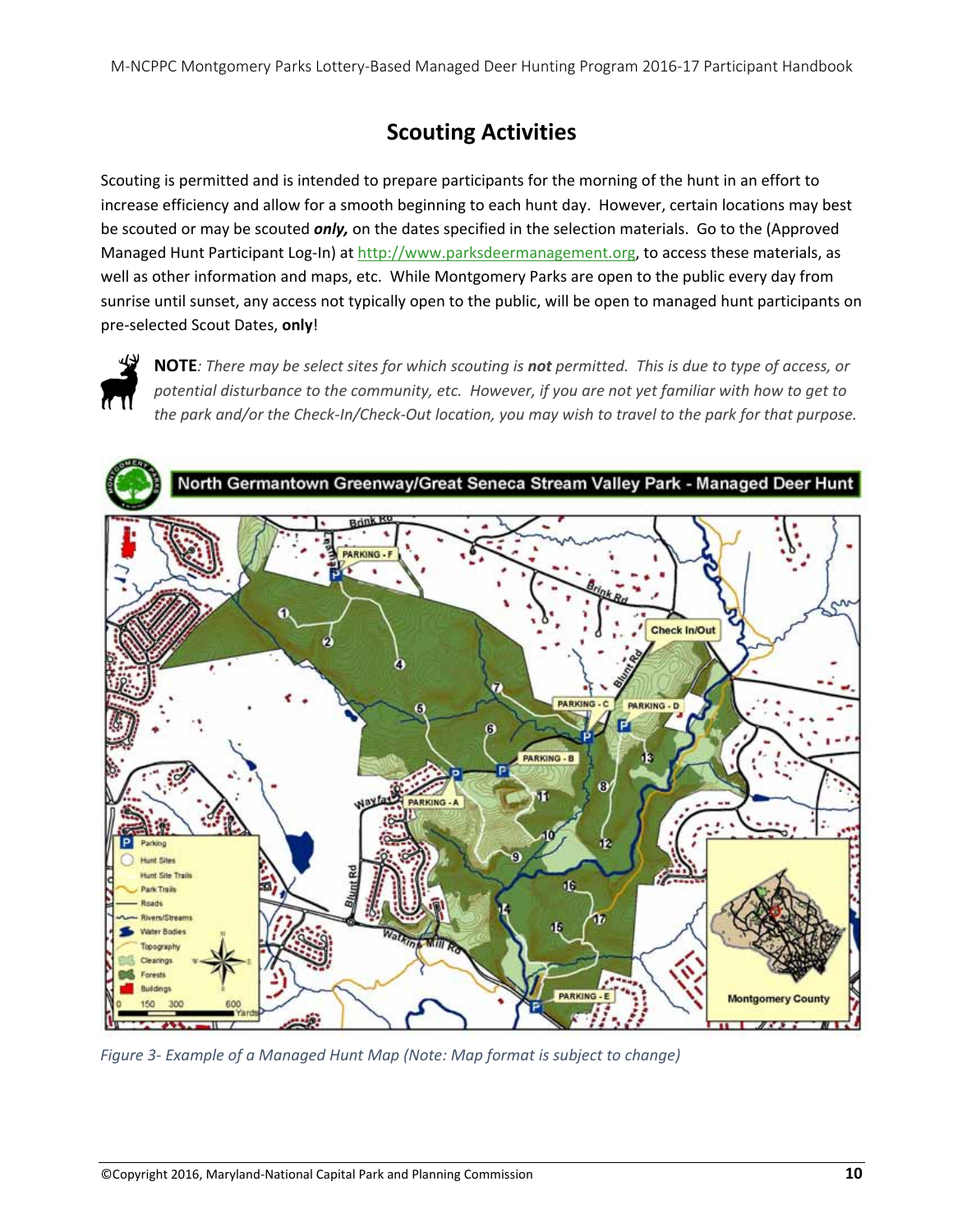Scouting activities should accomplish the following:

**1.** Familiarity with the Check‐ In/Check‐Out Area



**2.** Familiarity with your assigned parking area and navigating to and from the Check‐In/Check‐Out Area



**3.** Familiarity with the beginning of the reflective trail leading to your assigned site



NOTE: Navigating all the way to your assigned site is permitted, but not required. If you choose to navigate all the way to your site, please be sure your assigned site is authorized for scouting, and proceed quietly and carefully. Please note that you should not expect to be able to clearly find your way into and out from your site on Scout Days. Staff intentionally marks sites in a way to make them relatively difficult to find in daylight in order to discourage vandalism/damage from the public. If you are not confident in your ability to navigate with a map, compass, GPS or cell phone, we recommend that you do not attempt to scout all the way into and around your site. The main objective of scouting is to be sure participants can find their assigned parking and the beginning of their reflective trail. On the morning of your hunt it is unlikely that you will have any difficulty finding your way in with the use of a flashlight. On the morning of your hunt, if you do experience difficulty, staff will be on call to assist you. Simply call the cell phone number on your permit card or come back to the check-in location to report your difficulty.



**NOTE***: On the morning of your hunt, NEVER begin hunting unless you are absolutely certain you have reached your assigned site (with a reflective marker denoted "SITE X").*



*Figure 4 ‐Example of Site Marker*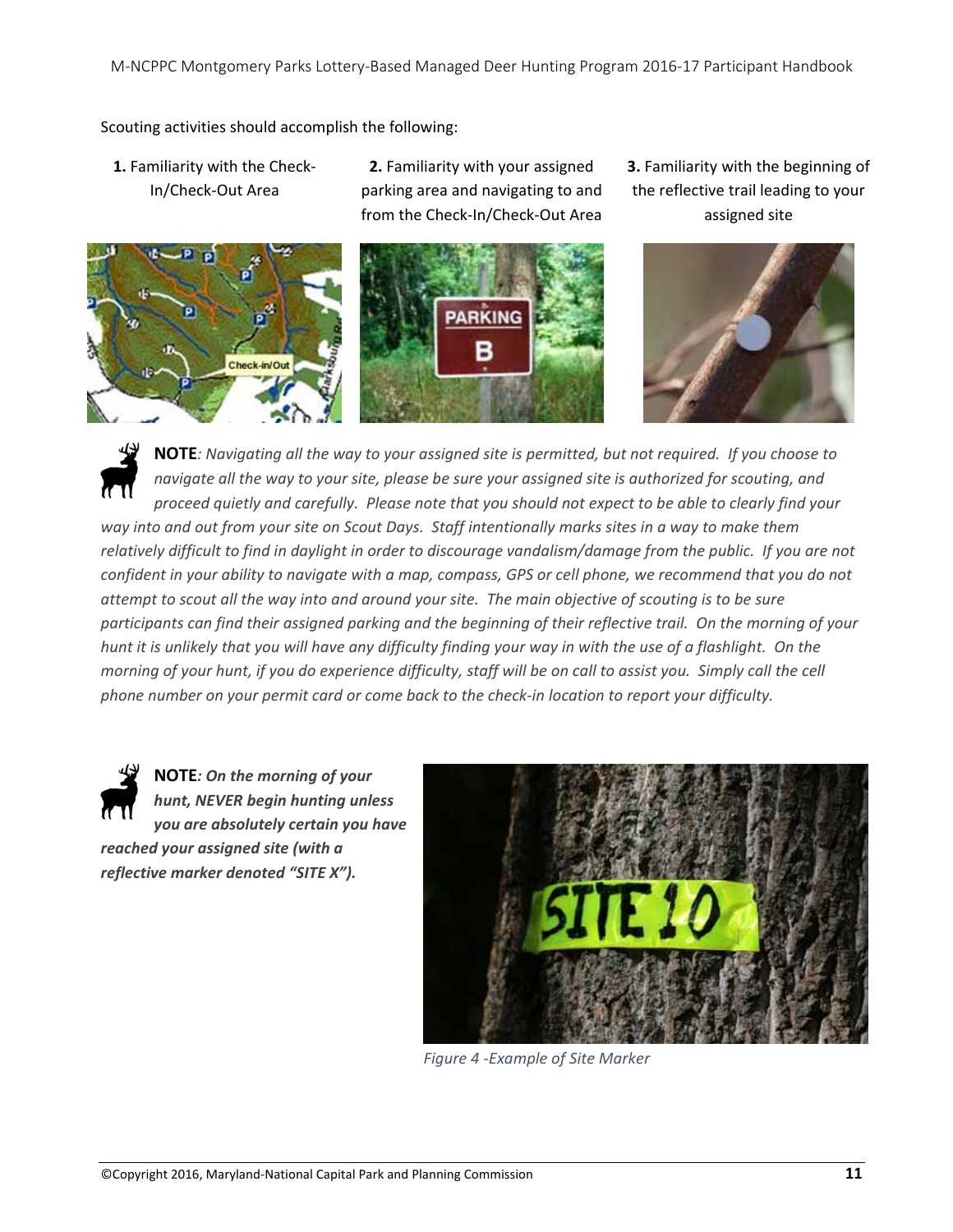On every hunt day, participants are required to check-in and check-out with Park Staff and/or Volunteers. The following are mandatory procedures for check‐in/check‐out:

**Check‐In**



- □ All gear (flashlight, commercial manufactured grade tree stand, safety harness, haul line, firearm, ammunition, knives, etc,) should be thoroughly inspected **prior** to arriving to the park and again prior to use in the field.
- □ Check-in begins at 5:00AM and continues until 5:30AM. Every participant should arrive on site before 5:30AM.
- If running late, you must contact **David (240‐ 338‐3923)**. After 5:45AM, **NO** participants will be admitted.
- $\Box$  Upon check-in, you will receive a hunting permit card and parking permit card. **DO NOT** leave the check‐in area without this information. The hunting permit must be on your person at all times and the parking permit must be placed in a visible location on the dashboard of your vehicle.
- $\Box$  Information will be provided regarding legal shooting time for a given day (i.e. one half hour before legal sunrise as defined by MD Department of Natural Resources (DNR)).
- $\Box$  Ask any last minute questions ("if in doubt, find out!").

#### **Check Out**



- $\Box$  You must make contact with Wildlife Staff by 12:30PM (call, text or in person), and then return to the Check‐In/Check‐Out Area prior to departure from the park.
- $\Box$  Return hunting permit and parking permit cards.
- □ Complete Hunter Check-Out Log to verify you are out and to record your field observations. (If you cannot find this sheet upon check‐out, ask Wildlife Staff or assigned volunteers).
- $\Box$  All deer must be checked by Wildlife Staff for verification and data collection.
- $\Box$  Specimen sampling may occur by request of Wildlife Staff (i.e. samples to be tested for Chronic Wasting Disease etc.).

Appropriate codes (County Code and Location Code) will be provided for you to complete the State‐required deer harvest checking procedure (by phone or on‐line).

**PLEASE NOTE:** If unsafe weather conditions exist, Staff reserves the right to cancel operations for the day. We strive for safety first. Likewise, if you do not feel safe driving to your hunt location, **DO NOT DRIVE**. Simply contact Staff to inform them of your decision.

For more information regarding cancellations due to weather, please visit http://www.parksdeermanagement.org and click the link to access the password protected (Approved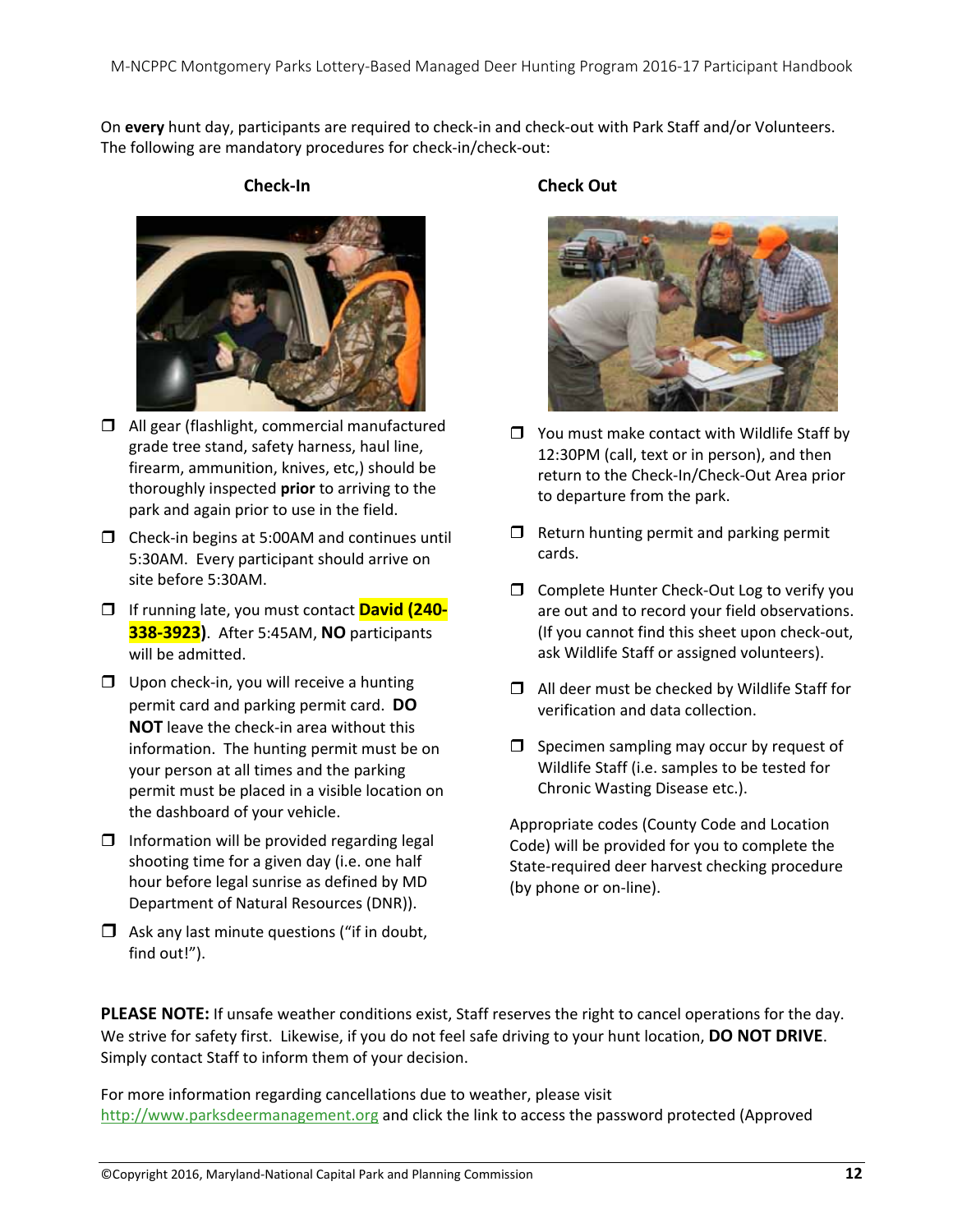Managed Hunt Participant Log‐In) page containing maps and other information for approved Managed Deer Hunting Program participants.

## **Navigating to Your Assigned Site and Setting Up for a Safe Hunt**

After checking in with Wildlife Staff, you will proceed to your assigned parking area where you will find your reflective trail leading to your assigned site. Parking will be identified by a reflective sign. Each parking sign will note the area/assigned sites accessed from the specific parking site. Please park in a manner that does not impede traffic passage.

When you have collected and inspected all of your gear, you may begin navigating to your assigned site. *DO NOT load your firearm at this time!* You *must* proceed to your site while it is still dark, and well before legal shooting time. Therefore, you *must* use a flashlight to follow your reflective trail to your site. This trail may begin near or far from the parking site, but will be visible from the parking site with a flashlight.

The start to the trail will be marked with either yellow‐green reflective tape or white reflective tacks and, in some cases where appropriate, will include the site numbers that will utilize the trail. You will find white reflective tacks marking the trail. These tacks will be placed at easily identified intervals, but may be spaced at greater distances when site trails utilize existing park hiking trails or roads.

Where a trail requires a significant change of direction, or when multiple hunting sites stem from a main access trail, a larger piece of reflective tape will be placed and will indicate the site number and the direction that the trail will take **OR** 2 reflective tacks placed together will indicate change in direction (see photo to the right).

Your trail will end at a larger, yellow-green reflective marker of approximately 2"x8" that will note your site number: ex. "SITE X" (see photo to the right). You may utilize any tree within ten yards (10 Paces) of this site marker.

**NOTE***: If you do not arrive at a strip of yellow‐green tape that SPECIFICALLY includes the word "SITE", then you have not arrived at your assigned site. Directional markers are NOT the same as site markers!*

If you are unable to locate your site marker, or if you become lost, **DO NOT** guess whether or not you have arrived at your assigned site, and **DO NOT** begin hunting! If possible, return to where you last saw a reflective marker and look carefully for the next marker. If you cannot find one, contact Wildlife Staff at the cell phone number provided on your permit card (240-338-3923), inform them of the situation and wait for instructions and/or assistance. Sites are selected for utmost safety of the public and of the other hunting participants. Please exercise discretion and patience in these situations. Assistance will be provided as quickly and quietly as possible.





*Figure 5‐ Directional markers are NOT the same as site markers!*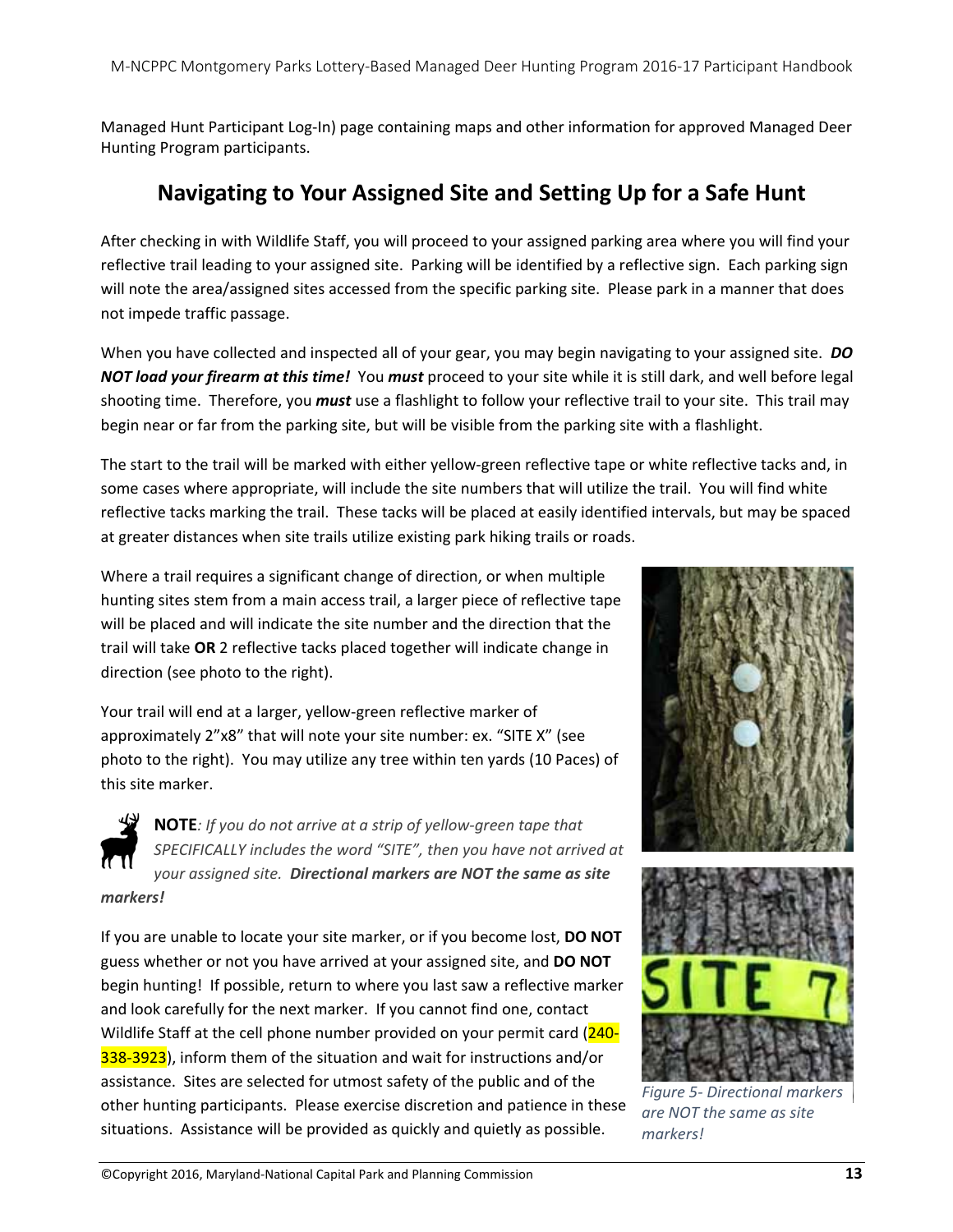Once you have located your assigned site marker, you may choose any tree within 10 yards (10 paces) of this marker from which to hunt. Prior to climbing any tree, be sure to inspect the tree as thoroughly as possible. Hunt **ONLY** from trees that are living, solid and of appropriate climbing size for your specific tree stand. If any given tree shows peeling bark, is rotting, appears to be hollow or is broken or breaking, **DO NOT** utilize the tree! Sites are selected with at least one suitable tree for climbing within 10 yards of the marker. Never‐ the‐less, you must use your best judgment. If there is any question about the safety of a tree, do not climb it.

![](_page_15_Picture_2.jpeg)

*REMINDER: You are required to wear a safety harness while climbing, hunting and descending, and you are required to utilize a haul line to raise and lower your unloaded firearm.* 

With your tree selected, inspect your tree stand, safety harness and haul line one final time before hunting. Climb to a platform height of *at least 10 feet*, be sure your stand is thoroughly secured to the tree, and raise your unloaded firearm.

Once safely settled in, look carefully and note any Safety Zone signs (see examples below). You may then load your firearm and begin hunting! If hunting from the ground (Little Bennett Regional Park, only), be sure to note all safe shooting directions providing a safe back stop for your slugs. Shoot only at stationary deer with a safe backstop!

![](_page_15_Picture_6.jpeg)

**Hunting by Permit, ONLY** 

ParksDeerManagement.org 301-495-3585

*Figure 6 ‐ Safety equipment and Safety Zone signs*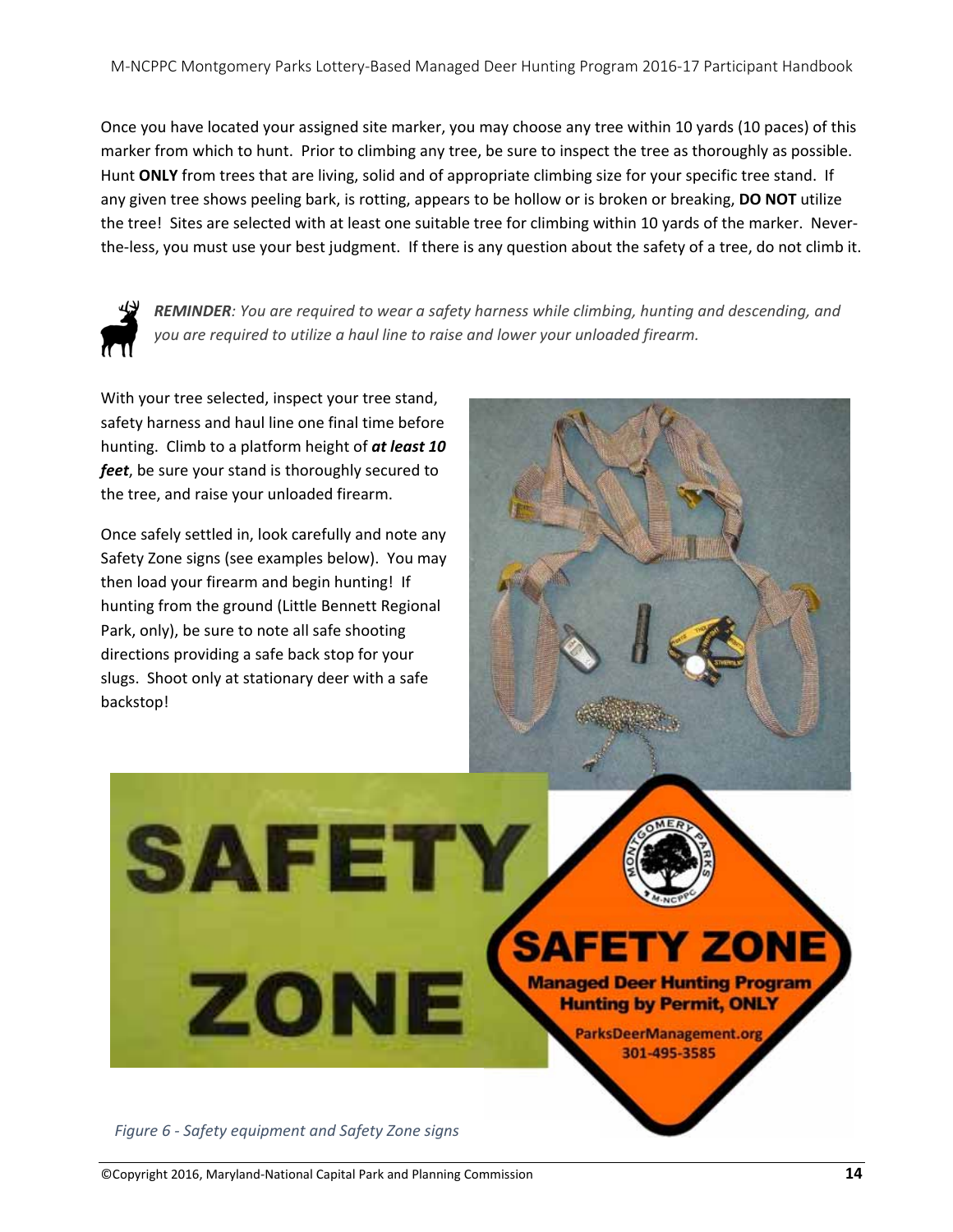## **Essential Safety Measures**

![](_page_16_Picture_2.jpeg)

It cannot be stressed enough: *Safety is the #1 priority of this program*! Please keep the following safety measures in the forefront of your mind at all times. Remind yourself, your hunting partners, and your fellow participants to observe them continuously. *(See the Managed Hunting Program Regulations, presented in the e‐Learning module.)*

- You **must** wear the State required amount of fluorescent orange at **ALL TIMES** (*both* an orange hat and vest are strongly recommended!). NO EXCUSES.
- $\Box$  You must wear a full body safety harness at all times while climbing, hunting and descending during treestand use.
- Locate any and all posted Safety Zone signs and **DO NOT** fire at deer beyond these signs.
- □ Be 100% sure of your target **AND** what is beyond it.
- $\Box$  All shots should be directed to the ground.
- $\Box$  With the exception of Little Bennett Regional Park, all shots must be fired from a minimum hunting height of 10ft to the foot platform.
- $\Box$  Shoot only at deer that are within 80 yards of your stand.
- **NEVER** shoot at deer that are on the horizon line (i.e. deer on the top of a hill).

![](_page_16_Picture_12.jpeg)

- $\Box$  Focus on one deer at a time. Try to limit your shots to one per deer and do not "herd shoot" (a.k.a. shoot rapidly at multiple deer).
- Minimize shots fired, and take **ONLY** ethical shots with the maximum probability of quick expiration of the deer.
- $\Box$  Do not allow yourself to fall asleep while in your tree stand. If necessary, stop hunting and return to the ground until you are sufficiently awake to continue safely. Only then should you return to hunting height and begin hunting.

![](_page_16_Picture_16.jpeg)

*Figure 7‐ Both an orange hat and vest are strongly recommended!*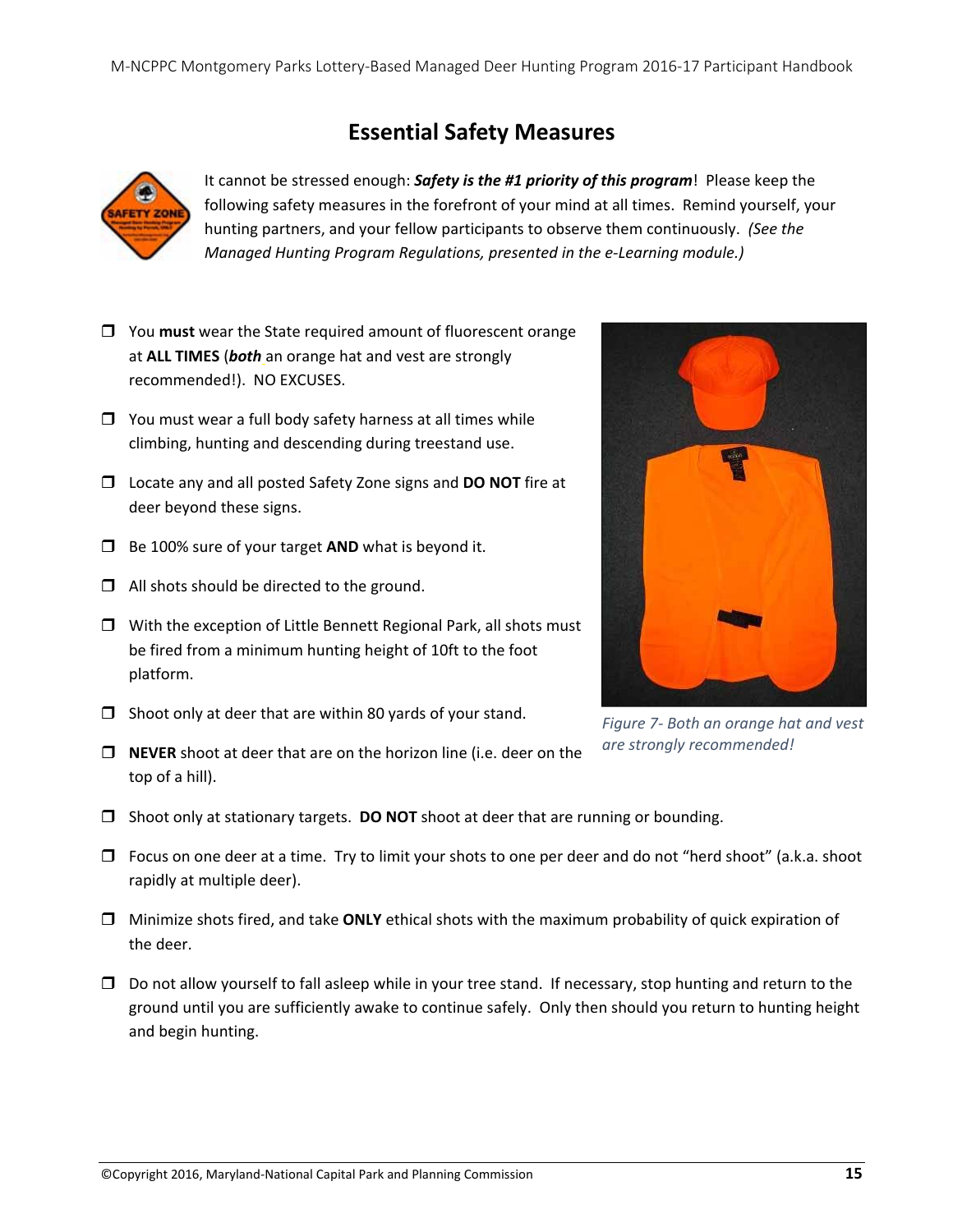## **What to Do After the Shot**

After you shoot a deer, you may investigate the results of the shot(s) following these guidelines:

- $\Box$  If possible, check on downed deer using binoculars from your tree stand.
- $\Box$  If necessary, you may climb down to go investigate the result of your shot(s) and/or inspect downed deer, however:
	- You must lower your **UNLOADED** firearm and leave it at the base of the tree at your site. Do not carry your firearm with you to check on downed deer.
	- You may **NEVER** hunt, carry a loaded firearm, and/or discharge your firearm while on the ground away from your site (unless instructed to do so by Staff).
	- You may not inspect downed deer or track hit deer outside of 80 yards from your site, unless authorized by Staff (be extremely cautious while inspecting and/or tracking.)
	- If further tracking is necessary, you must wait until after hunting hours and upon gaining approval of Wildlife Staff.
- $\Box$  Staff may be able to inspect deer for you if/when they pass through on patrol. Simply wave to staff to receive assistance.
- $\Box$  If further assistance is necessary, call Wildlife Staff at the number provide on the Hunting Permit (240-338‐3923).

![](_page_17_Picture_11.jpeg)

*NOTE: Every reasonable effort must be made to recover wounded deer. Each year, Staff has noted at least some level of wounding loss of deer by participants. It is our direct intention to minimize this unfortunate occurrence. As such, please be utmost, responsible hunters and give these animals the respect they deserve. Only take the highest percentage shots at well‐identified, stationary deer! If you shoot a deer and can see from your stand that it is wounded, but still living, contact Wildlife Staff at the number provided on the permit card to inform them of the situation. Staff will advise you on how to proceed. Likewise, if you see a wounded deer from your stand that you did not shoot, contact Wildlife Staff to inform them and to receive instruction. In general, if there is a wounded deer within accepted range of your stand (80 yds), and you have a safe shot opportunity, we ask that you put the wounded deer down. However, if there is any question, and/or you have the ability to first contact Wildlife Staff, please do so immediately.*

\* As a standard procedure, Wildlife Staff will remove antlers from any previously wounded, antlered deer that is harvested by a participant who is not "buck ready" (whether authorized to do so or not)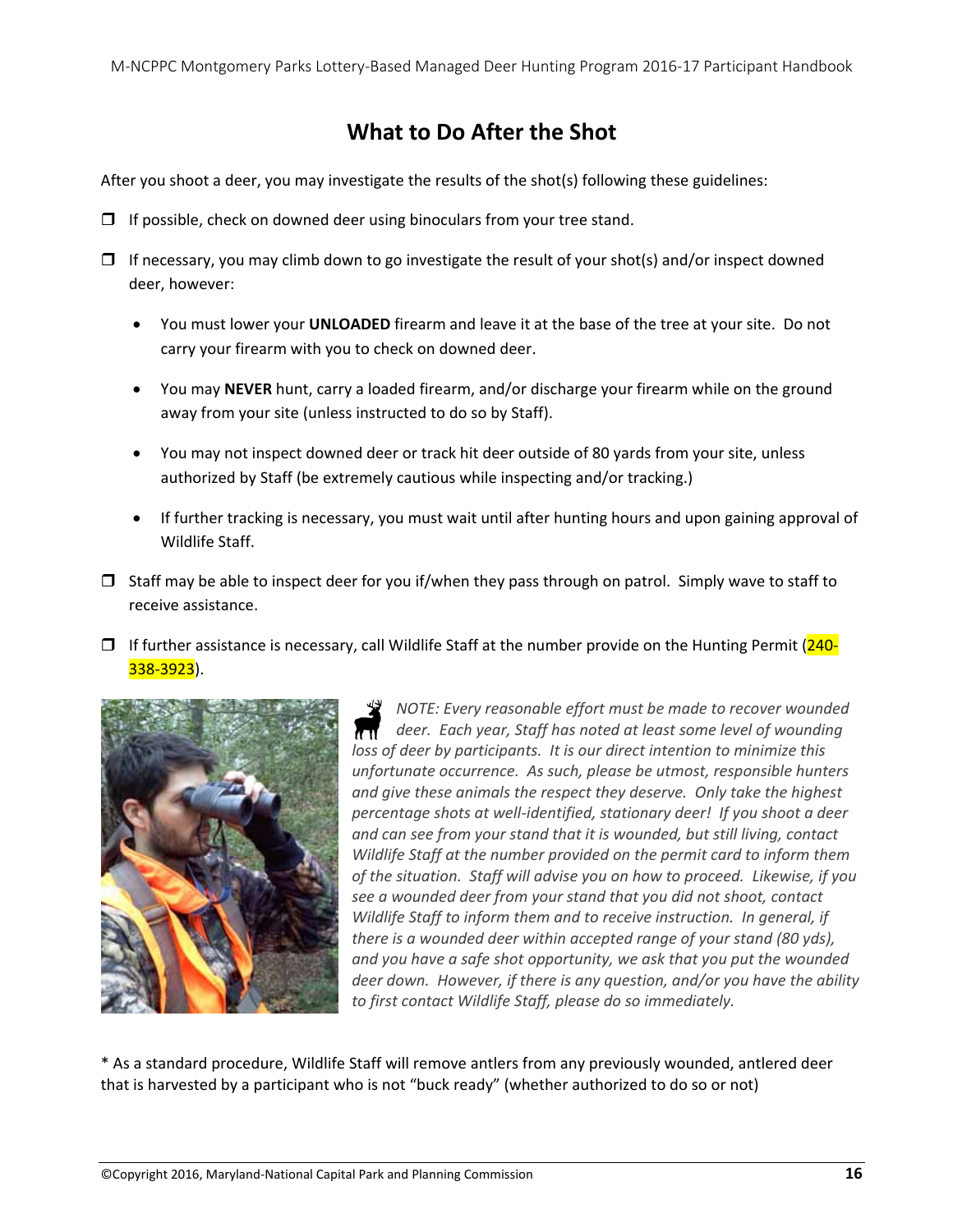## **Staff Presence and Effort**

#### *Meet your Managed Deer Hunting Program Managers:*

![](_page_18_Picture_3.jpeg)

**David Petersen** *Natural Resources* Specialist *with the Department of Parks Wildlife Ecology Unit*

David is the primary manager and contact point for this program. He will be onsite at every hunting operation, and will oversee all operational procedures, data collection and enforcement, etc.

![](_page_18_Picture_6.jpeg)

**Ryan Butler** *Principal Natural Resources Specialist and Department of Parks Wildlife Ecology Unit Leader*

Ryan is responsible for overseeing all aspects of the Wildlife Ecology Work Program. He will be present in a supporting role at many of the hunting operations.

![](_page_18_Picture_9.jpeg)

**Teddy Fisher** *Natural Resources Specialist with the Department of Parks Wildlife Ecology Unit*

Teddy is the assistant manager and contact point for this program. He will be onsite at every hunting operation, and will assist with all operational procedures, data collection and enforcement, etc.

## Contact Information

You may wish to program these phone numbers into your cell phone:

**David Petersen – 240‐338‐3923** 1<sup>st</sup> point of contact, calls and/or texts

#### **Teddy Fisher – 240‐338‐9200**

2<sup>nd</sup> point of contact, calls and/or texts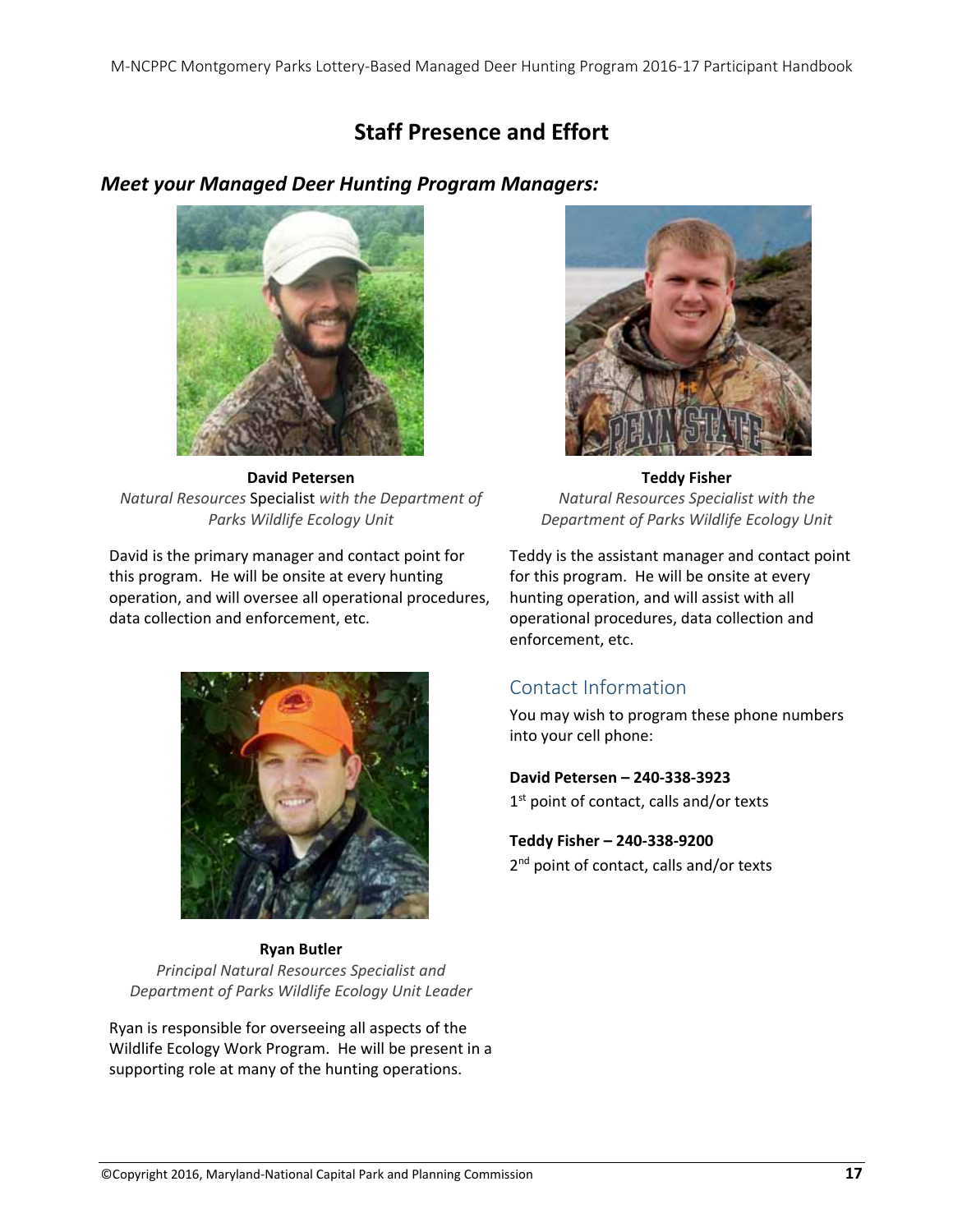Others assisting with this program include individuals from: Rock Creek Regional Park Staff, Little Bennett Regional Park Staff, Black Hill Regional Park Staff, Shady Grove Park Management Area Staff, Park Planning and Stewardship Staff and volunteers.

Our staff works hard to ensure safety, first and foremost, and strives to help managed hunt participants achieve optimal success. As such, we request your utmost patience and respect.

Staff patrols and/or deer drives may or may not occur depending on staff availability and professional discretion. Please keep a watchful eye for staff on patrol and be respectful of their efforts. **ALWAYS** be sure of your target **AND** what is beyond it! While on patrol, Staff will check on participants as you are encountered in the field.

![](_page_19_Picture_4.jpeg)

Staff may also be present at varying levels to assist with deer removal after the hunt. However, this is not guaranteed, and you should plan to remove your own deer from the field.

![](_page_19_Picture_6.jpeg)

**NOTE:** On rainy, snowy, or foggy mornings, Staff patrols and/or deer drives will be strictly limited or eliminated. Restriction of these efforts on poor weather days maximizes safety and minimizes loss of deer after wounding.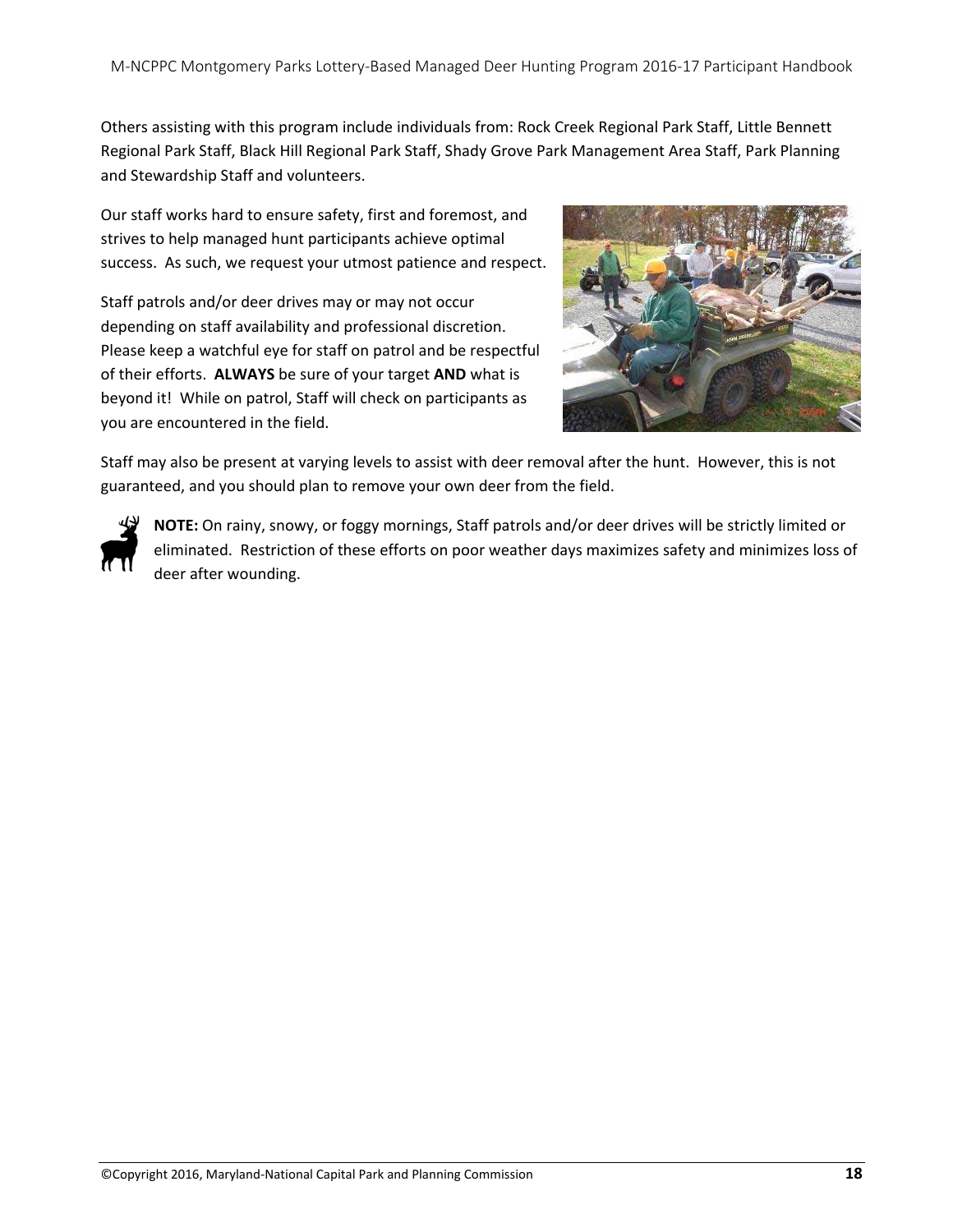## **Participant Interaction with the Public**

In general, during hunting operations, participant encounters with members of the public are unlikely, but they do occur. If you observe or encounter citizens, or are encountered by citizens, call Wildlife Staff immediately (number provided on the Permit) to inform them of citizen presence. Do not speak to the citizens unless they speak to you, so as not to startle them.

If you are confronted by citizens: remain calm, be courteous, keep your firearm secured and pointed in a safe direction. When appropriate, discretely unload your firearm. Refer any questions or concerns to Wildlife Staff at the number provided on the permit card. If citizens become belligerent, refer them to Wildlife Staff again, calmly explain that you can be of no further assistance, and discontinue the conversation. If the situation escalates, call Wildlife Staff immediately\*.

![](_page_20_Picture_4.jpeg)

\* If you are unable to contact Wildlife Staff, remain in your stand with your firearm secured until you *are sure that the person(s) has safely left the area. Only then should you return to hunting.*

Most importantly, in all cases, *remain calm, collected and courteous*. You are a permitted participant in a Department of Parks sanctioned program. The park is officially closed to all other members of the public, and there are signs surrounding the park indicating this closure.

If you encounter members of the media, call Wildlife Staff immediately. Act discretely and discontinue your activity until you receive instruction from Wildlife Staff to resume. If questioned or confronted, explain that the park is closed and that they will need to speak to Park Staff for any additional information (you may provide them with the phone number on the back of the permit card). Do not speak to them further unless informed to do so by Wildlife Staff.

In all cases, do not continue hunting and/or shooting until you are sure that citizens are safely clear of the area

![](_page_20_Picture_9.jpeg)

*Figure 8 ‐ The park is officially closed to all other members of the public*

![](_page_20_Picture_11.jpeg)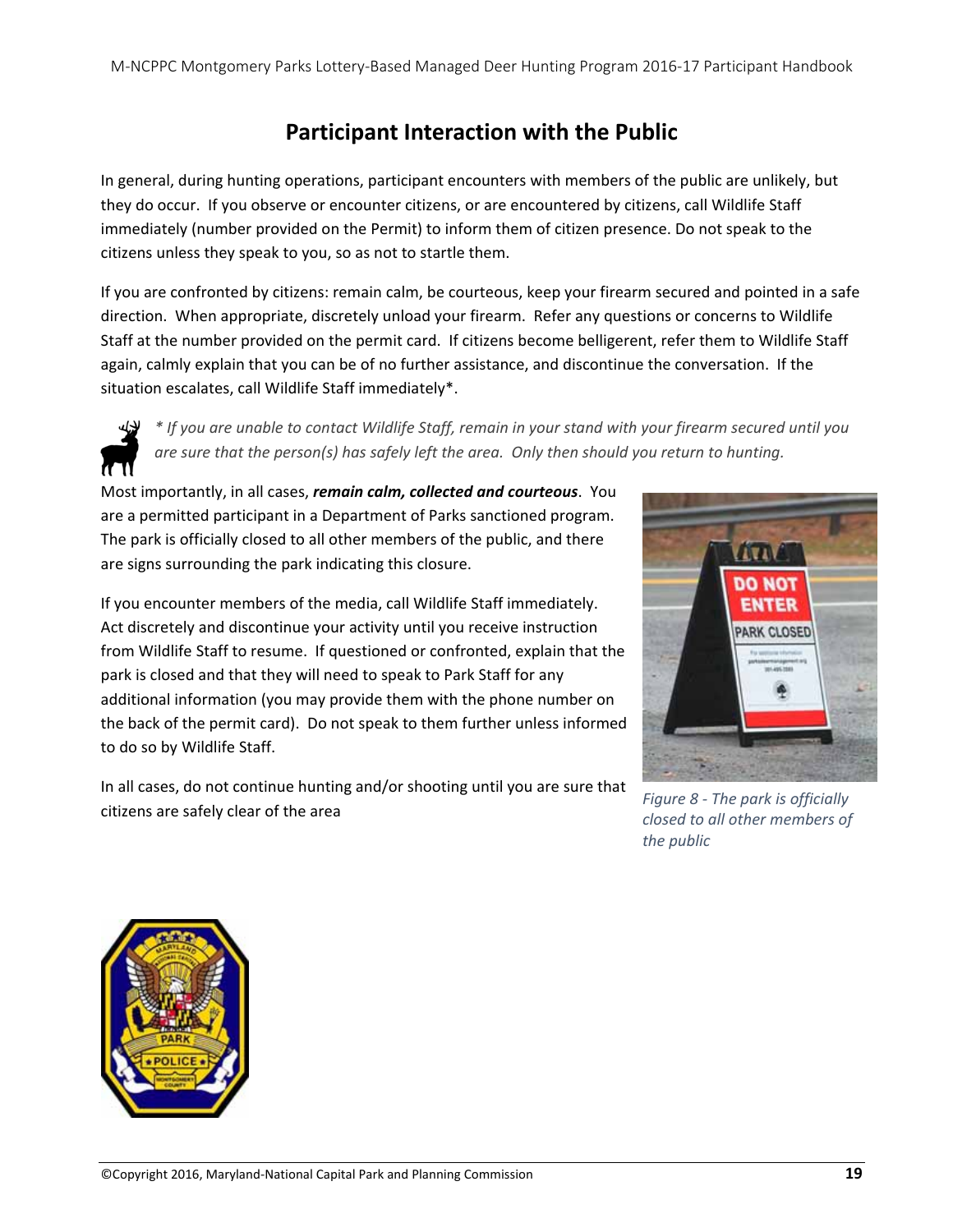## **Bag Limits and Antler Restrictions**

This program allows the harvest of an unlimited number of antlerless deer (unless otherwise instructed on the day of the hunt), while restricting the harvest of antlered bucks. We ask that you observe all deer very carefully prior to taking any shot, in an effort to accurately distinguish between the sexes.

The harvest goals of this program dictate that *adult female* deer are targeted. This is because these animals are the primary producers in the reproductive cycle. A healthy adult doe produces two fawns each year on average.

One of the goals of this program is to encourage healthy breeding ecology within the local deer herd. This means that we strive to achieve a balanced buck/doe ratio and a balanced age structure with representatives from each age class, while reducing the overall population. With this in mind, while button buck fawns are permitted for harvest, we ask that you consider restraint in harvesting these animals.

Antler restrictions are another means by which we strive to achieve a balance in the age structure of the bucks in a given location. These restrictions are not intended to create a trophy hunting opportunity, nor are they intended to diminish the enjoyment of you, as a hunt participant. They are first and foremost intended for the benefit of the deer herd, and we suspect that the restrictions may, over time, actually increase frequency of mature buck sightings and prove enjoyable to hunt participants. In that way, antler restrictions also serve as an incentive for participants to return year after year with the very real hope that he/she may see and possibly even harvest the buck of a lifetime.

The following is an outlined description of the bag limits and antler restrictions set forth by this program:

- Participants may harvest an *unlimited* number of *antlerless* deer.
- At least one **FEMALE** deer must be harvested *before* a participant is eligible to harvest one **MATURE** antlered deer (see antler restrictions).
- $\Box$  Antler Restrictions After harvesting at least one female deer, participants may harvest one mature antlered deer under the following criteria:
- $\Box$  Antlers with an inside spread of at least 15 inches
- Participants who **FIRST** harvest **3 ANTLERLESS** deer, with at least one being **FEMALE,** may harvest an antlered deer of their choice. This means that the antler restriction is removed. However, hunters are encouraged to follow the antler restriction parameters voluntarily.
- $\Box$  Participants under the age of 18 who are hunting at Little Bennett Regional Park, only, may harvest any deer of their choosing without antler restrictions. A maximum of ONE antlered deer may be harvested. However, youth hunters are also encouraged to follow the antler restriction parameters voluntarily.
- $\Box$  Participants who are drawn for a buck lottery tag on the morning of their hunt may harvest an antlered deer of their choice. This means that the antler restriction is removed. However, hunters are encouraged to follow the antler restriction parameters voluntarily.

**NOTE**: Staff reserves the right to change bag limits at any time based on professional discretion.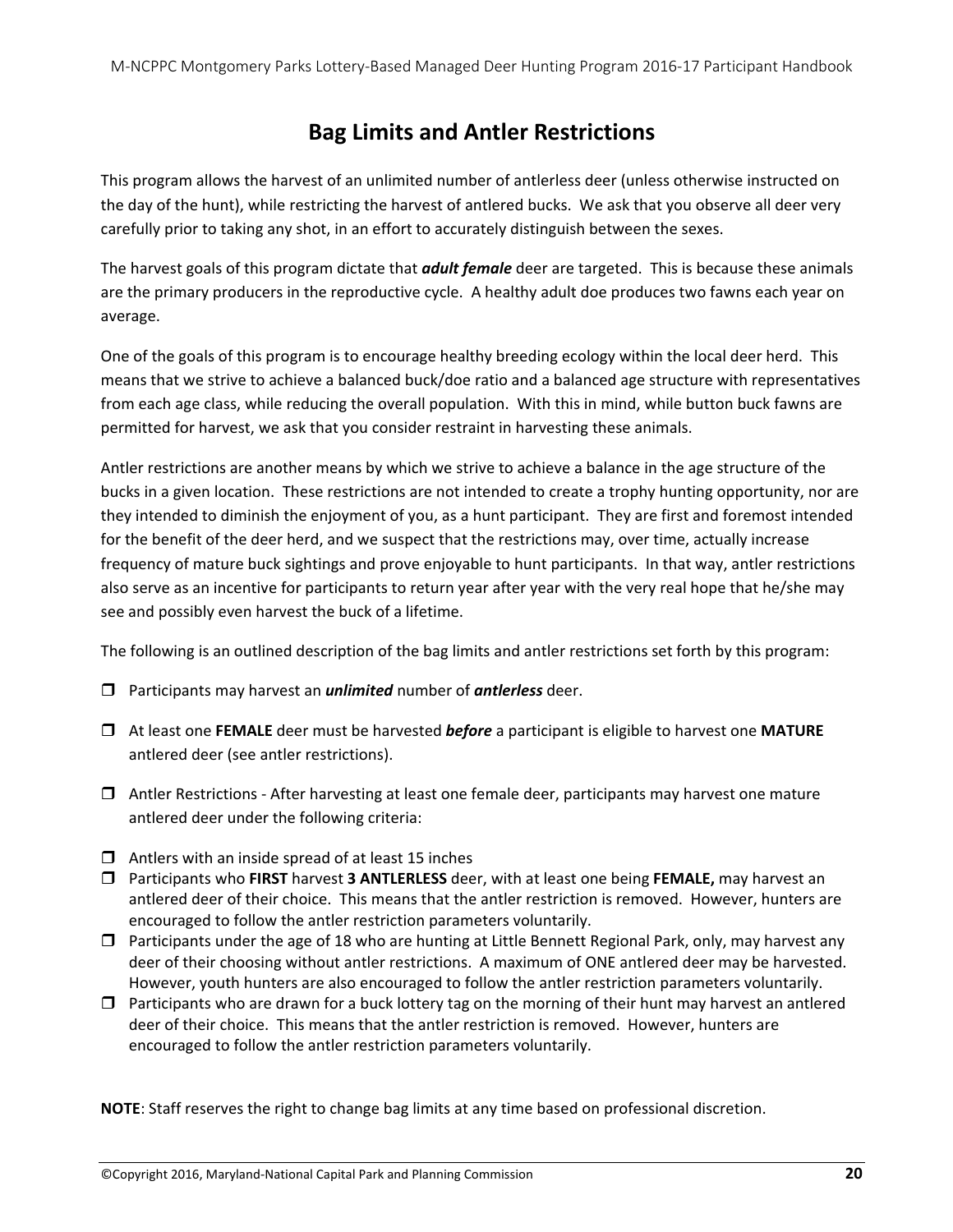# *Important Antler Restriction Notes*

**SPIKE BUCKS** ‐ Spike bucks with at least one antler measuring 3 inches or longer are considered antlered deer and are not eligible for harvest! [Exception – participants who first harvest 3 antlerless deer with at least one being a female, Buck Lottery Tag winners, and youth hunters under the age of 18 who are hunting at Little Bennett RP, only.] Be absolutely certain of your target before squeezing the trigger. Please also note that button bucks do not count as your antlered buck. However, they also do **NOT** count as a "female"! DO NOT harvest a mature antlered buck unless you are certain that you have first harvested a female deer AND that you have not mistakenly harvested any spikes or other under‐sized antlered deer!

**MARGINAL BUCKS** ‐ Avoid harvesting marginal‐sized bucks. Please squeeze the trigger only if you are certain that the buck has an inside spread that exceeds 15 inches!

It is recognized that some mature antlered deer may not exhibit antler characteristics meeting these restrictions. In the case that a harvested buck does not meet the antler restrictions, antler beam circumference will be measured at the base. If antler beam circumference is greater than or equal to 3.75 inches, an exception will be made for the participant. While our goal is to restrict the antlered deer harvest to 3.5 yr old bucks and older, we have found that aging bucks by tooth wear and replacement is simply too subjective for proper enforcement. While still not perfect, utilizing the circumference measurement as the exception will keep things black and white for staff and participants. NO other exceptions will be made. We appreciate your best efforts and cooperation with this restriction.

The following images are great examples of the types of mature antlered deer that exist in our parks. These are the types of bucks that we hope and expect you to wait for the opportunity to harvest. We recognize that restraint can be difficult. However, we believe the benefits far outweigh the costs. All photos were taken in recent years on Montgomery County Parkland!

![](_page_22_Picture_6.jpeg)

*Figure 9 ‐ Examples of mature antlered deer that exist in Montgomery Parks*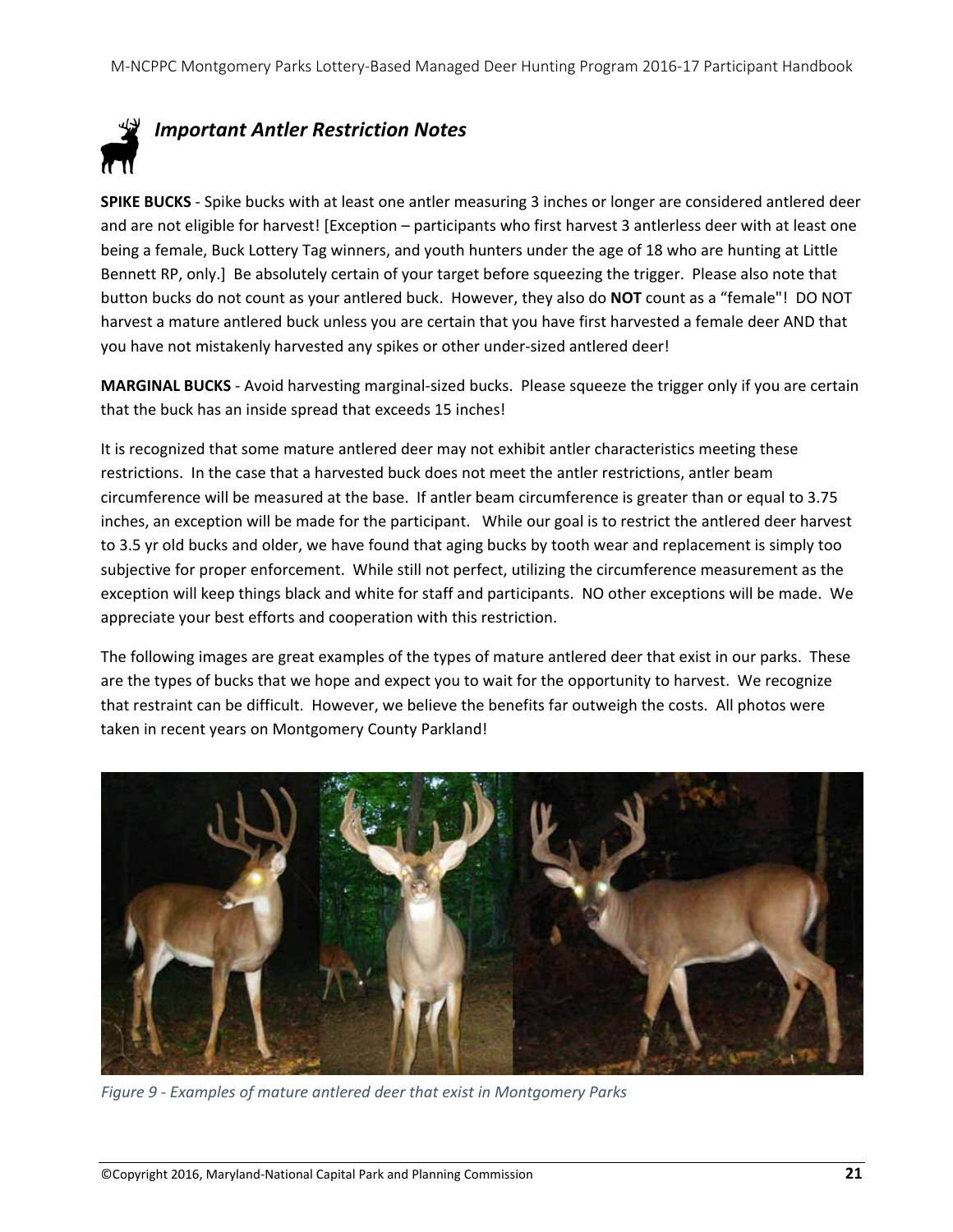![](_page_23_Picture_1.jpeg)

*Figure 10 ‐ Additional photos of mature antlered deer taken recently in Montgomery Parks*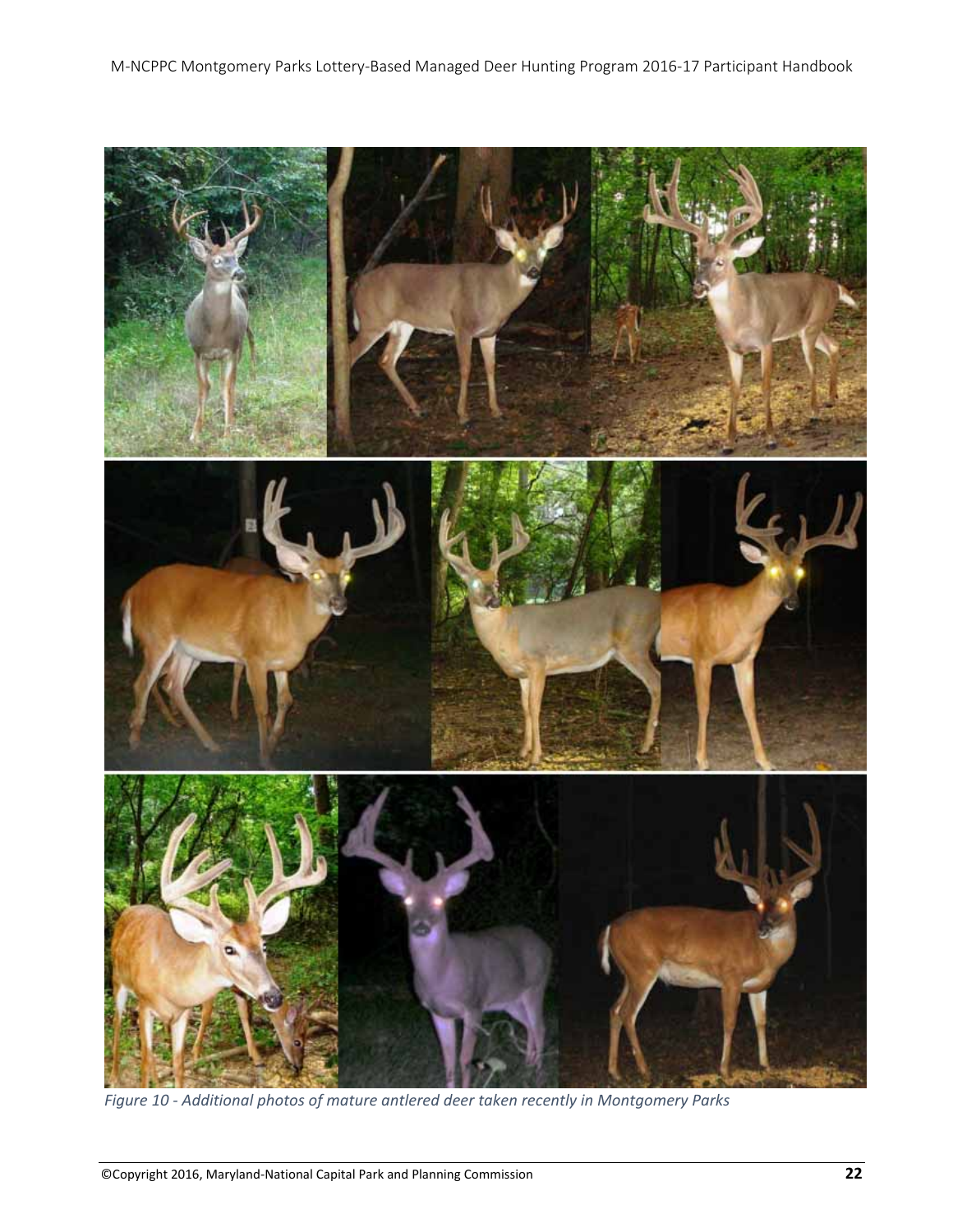All regulations will be enforced by Wildlife Staff and Park Police (if deemed necessary). In *every* case, honesty is the best policy. Staff recognizes that mistakes can be made, but must also maintain minimum standards. Infractions will be evaluated on a case by case basis, and penalties issued accordingly. For example, participants who harvest antlered deer that do not meet the antler restrictions will forfeit the antlers to Wildlife Staff who will remove the antlers from the skull with a saw. Any participant found repeatedly in violation of the Antler Restrictions will be subject to further disciplinary action. Likewise, participants who harvest antlered deer without first harvesting a female deer, will be required to forfeit the carcass and antlers, and will be subject to further requirements and/or disciplinary action as evaluated by Wildlife Staff and/or Park Police. Dishonesty and/or failure to comply with this enforcement will not be tolerated, and offenders removed from the Managed Deer Hunting Program.

\* As a standard procedure, Wildlife Staff will remove antlers from any previously wounded, antlered deer that is harvested by a participant who is not "buck ready" (whether authorized by staff to do so or not).

Any participant found to be unsafe, unethical, and/or dishonest will be permanently dismissed from the program and citations will be issued as appropriate.

![](_page_24_Picture_4.jpeg)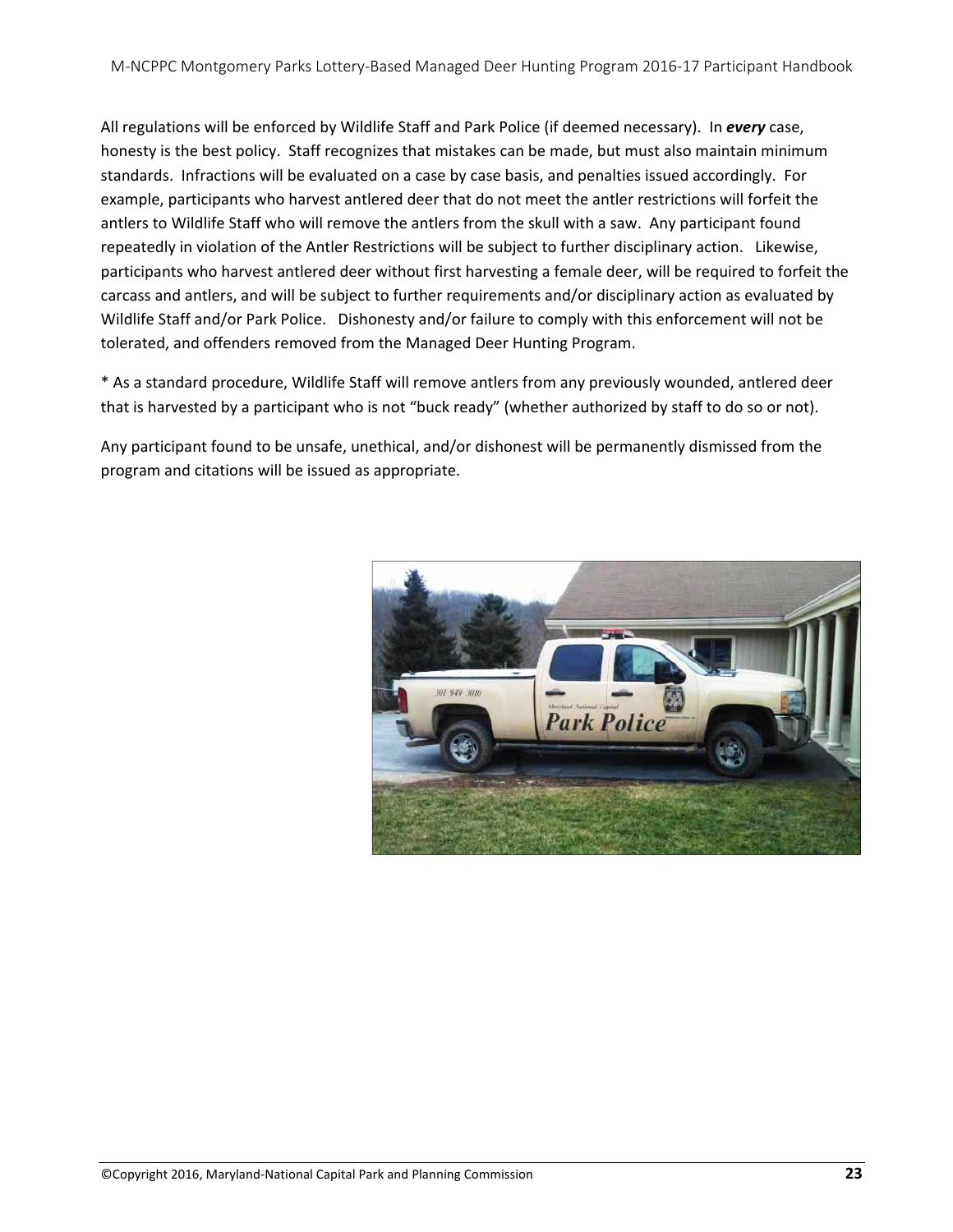# **The End of the Hunt Day**

Hunting ends at 11:30AM each hunt day. At this time, participants must unload their firearm and cease hunting. By no later than 12:30PM, all participants must report to Staff regarding their status (i.e. if they have deer down, if they need to track deer, if they are in the process of field dressing, if they need assistance, etc.) prior to returning to the check‐in/check‐ out area to complete the check‐out procedure.

Reporting on status can be done by phone call, text message (to David only) or by returning to the check‐in/check‐out area to inform Wildlife Staff. Once status is reported, participants may continue working to remove their deer from the field.

![](_page_25_Picture_4.jpeg)

**NOTE***: If communicating by way of text message (or voicemail), please be sure to identify yourself and your location.* 

All participants are responsible for field dressing, tagging, removing, transporting and making use of the deer that he/she harvests. Field dressing of deer must occur out of sight of homes, roads and trails. All viscera should be placed away from trails out of view (cover with sticks and leaves if possible).

|                          | MD Big Game Harvest Record                                                                                                                                                                                         |
|--------------------------|--------------------------------------------------------------------------------------------------------------------------------------------------------------------------------------------------------------------|
|                          | THIS CARD MUST BE IN YOUR<br>POSSESSION WHILE HUNTING                                                                                                                                                              |
| DNRid: 12345<br>icensee: | JOHN Q. HUNTER                                                                                                                                                                                                     |
|                          | Species WT Deer Sika Deer I Turkey<br>Managed Hunt Deer<br>Sex Male <b>D</b> Female <b>D</b> Button Buck<br>Weapon T Firearm D Bow D Muzzleloader<br>Date 11/24/12 County Frederick<br>Confirmation # 987654321000 |

Field Tag- Attach permanently to head of deer or leg of turke County, Frederick Date: 11/30/13 Hunter's Name: John Q. Hunter Hunter's DNRid # 012345 **Fill Out Big Game Harvest Record** *Figure 11 ‐ MD Big Game Harvest Record and*

*a sample field tag*

![](_page_25_Picture_9.jpeg)

Maryland DNR procedure for tagging and reporting harvested deer must be followed. Field tags must be attached to the head AND Harvest Report Cards must be completed prior to moving from the place of kill. Hunters have 24 hours within which to report their harvest to MD DNR by the phone or on‐line check‐in procedure described in the "Deer and Turkey Tagging and Checking Instructions" located in the MD Guide to Hunting and Trapping found at http://www.eregulations.com/maryland/hunting/deer-turkey-taggingchecking/. While it is not required for managed hunt participants to complete the MD DNR checking procedure prior to leaving the park, it is recommended.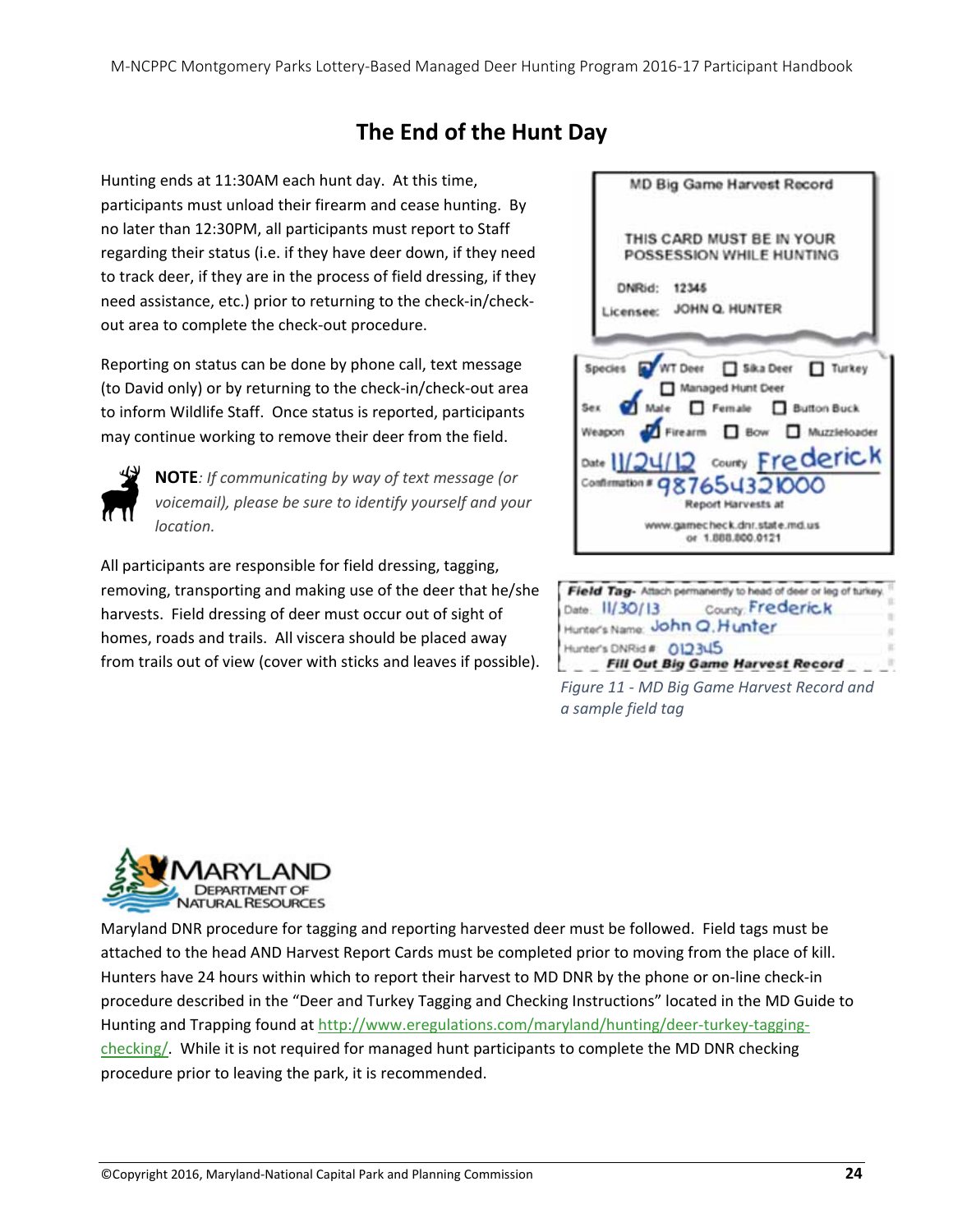Participants are responsible for removing their own harvested deer from the field. However, when available, some assistance may be provided through the use of Staff, ATV support. In these cases, we ask that participants have their tagged, field‐dressed animals together in one location *near a trail or field edge for ease and efficiency of pick‐up*. This assistance is prioritized by need (i.e. those with physical disabilities or health considerations, those having harvested multiple deer, etc), and patience is required! Please come prepared to remove your own deer (i.e. bring deer drags, sleds, pull carts, etc.). Please note that deer removed by ATV may be exposed to dirt and debris. At your own discretion, if preferred, participants may refuse assistance. After removal from the field, all deer

![](_page_26_Picture_2.jpeg)

*Figure 12‐ This is NOT how to transport deer discretely!*

should be transported *discretely* to the check‐out area for observation/data collection. Once checked, deer should be transported away from the park *discretely* (i.e. covered with a tarp on a trailer or rack and/or in the bed of a pick‐up truck).

M‐NCPPC Montgomery Parks does not assume responsibility for the use of harvested deer. All harvested deer must be utilized by the participant or donated to other individuals or organizations who will utilize them appropriately. If desired, Managed Hunt participants are welcome to share harvested deer with other fellow hunters on the day of their hunt. However, Park Staff will not assume any responsibility for overseeing these activities. Further information regarding locations where deer can be donated is available in the Maryland Guide to Hunting and Trapping found at http://dnr2.maryland.gov/wildlife/Pages/hunt\_trap/fhfh.aspx, as well as on the secure, Managed Hunt Participant Log-In page accessed through www.parksdeermanagement.org.

Finally, the managed hunt check-out procedure, as described earlier, should be followed prior to departure from the park.

![](_page_26_Picture_7.jpeg)